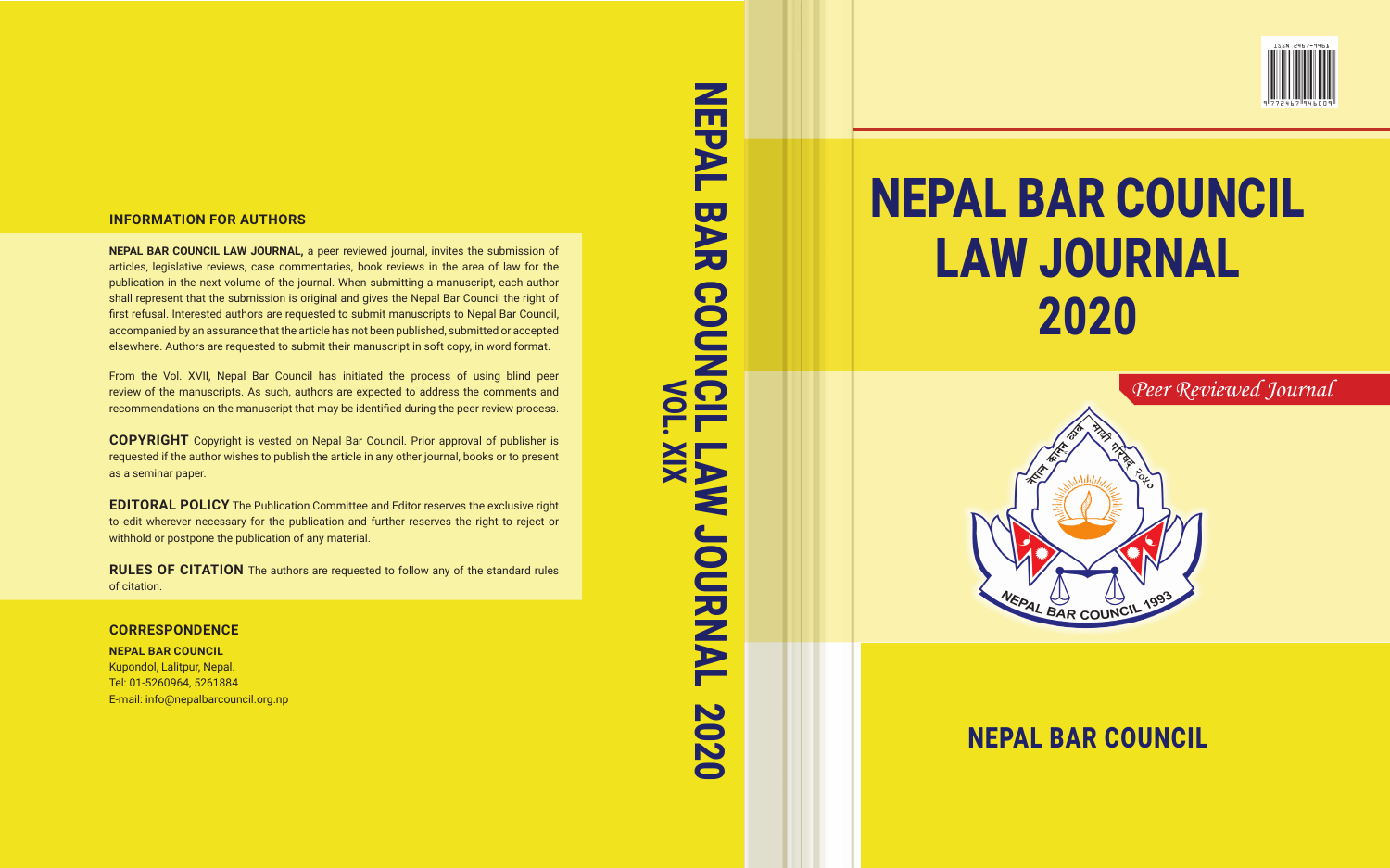## **NEPAL BAR COUNCIL LAW JOURNAL 2020**

Editor **Rom Bahadur Thapa**

**NEPAL BAR COUNCIL**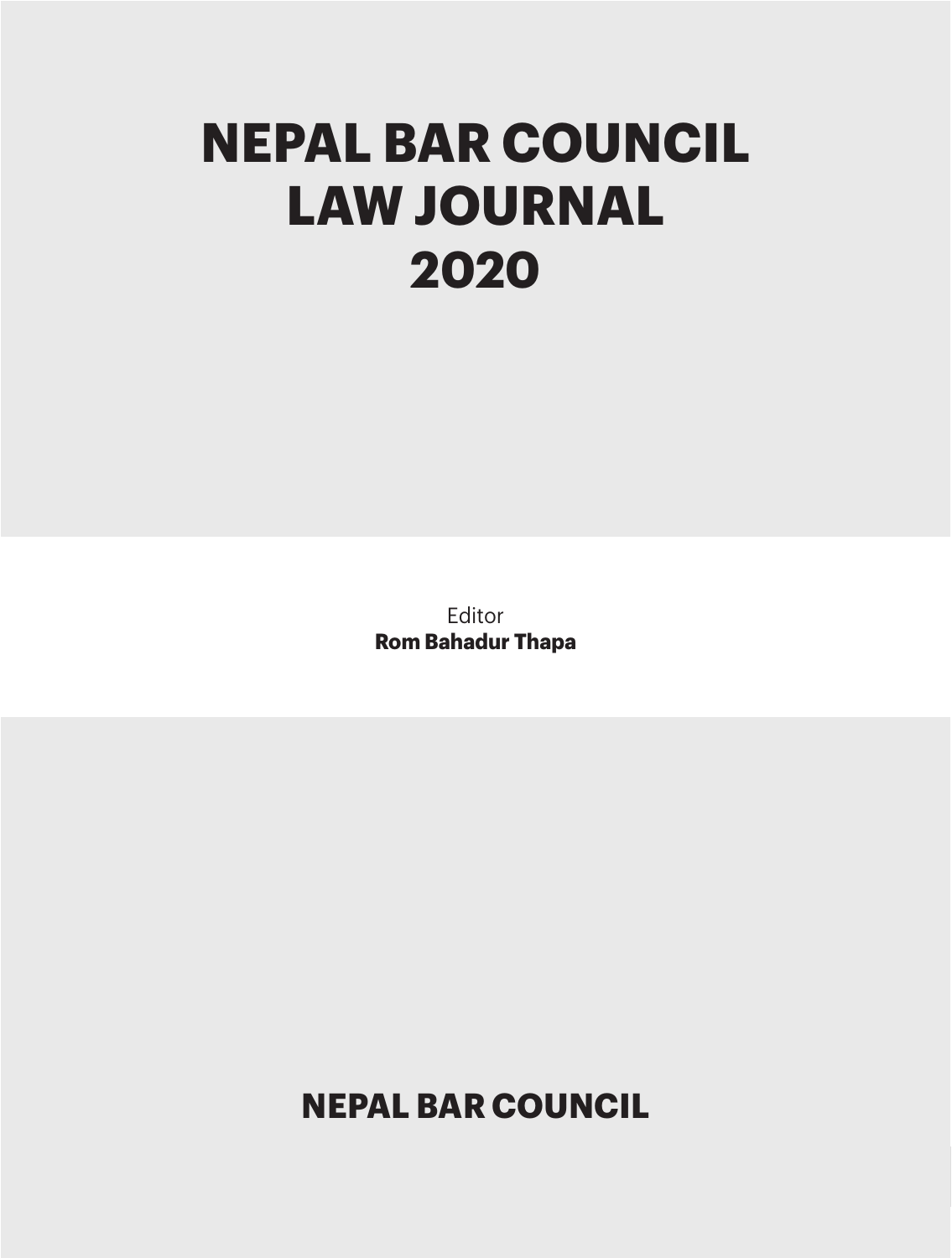## **Nepal Bar Council**

| Chairperson      |                | Khamma Bahadur Khati            |
|------------------|----------------|---------------------------------|
| Vice-Chairperson | $\overline{a}$ | Chandeshwor Shrestha            |
| Councilor        |                | Nirmala Paudel                  |
| Councilor        |                | Prof. Dr. Bijaya Singh Sijapati |
| Councilor        |                | Dr. Chandra Kanta Gyawali       |
| Councilor        |                | <b>Prem Prasad Pokharel</b>     |
| Councilor        |                | Mukunda Raj Aryal               |
| Councilor        |                | Shyam Kumar Mishra              |
| Councilor        |                | Babu Ram Panday                 |
| Councilor        |                | Prakash Bahadur Pandeya         |
| Councilor        |                | Ram Babu B.C.                   |
| Councilor        | -              | Bhim Bahadur Gurung             |
| Councilor        |                | Sunita Sunder Chaudhary         |

## **Publication Committee**

| Coordinator | Prof. Dr. Laxmi Prasad Mainali |
|-------------|--------------------------------|
| Member      | Sandhya Basnet Bhatta          |
| Member      | Usha Malla Pathak              |
| Member      | Yadu Nath Khanal               |
| Member      | Nani Babu Dahal                |

## **Secretary**

Mona Singh

### **Staff**

| Senior Administrative Officer- |        | <b>Bidur Prasad Sapkota</b>                   |
|--------------------------------|--------|-----------------------------------------------|
| Record Keeping Officer         |        | - Suresh Maharjan                             |
| Acc./Adm. Assistant            |        | - Zeni Khadka                                 |
| Acc./Adm. Assistant            |        | Meera Jnawali                                 |
| Adm. Assistant                 |        | - Aparna Dhakal   Ranjeeta Dotel              |
| Messenger                      | $\sim$ | Mukunda Khadka   Tulasa Khadka   Bijay Tamang |
| <b>Driver</b>                  |        | - Som Lal Tamang                              |

First Print, © 2021 Nepal Bar Council

Published by, **Nepal Bar Council** Kupondol, Lalitpur Phone: 977-1-5261884/5260964 Email: info@nepalbarcouncil.org.np

Price: NRs. 600.00 \$ 30.00

Design : Bhusan Kapali, Q-graphic, Patan#9849288966

Printed at: World Wide Offset Press & Suppliers, Tinkune, Kathmandu, Ph.: 9851162208

*Note: The articles covered in this journal do not represent any views of the Editor, Publication Committee and the Council.*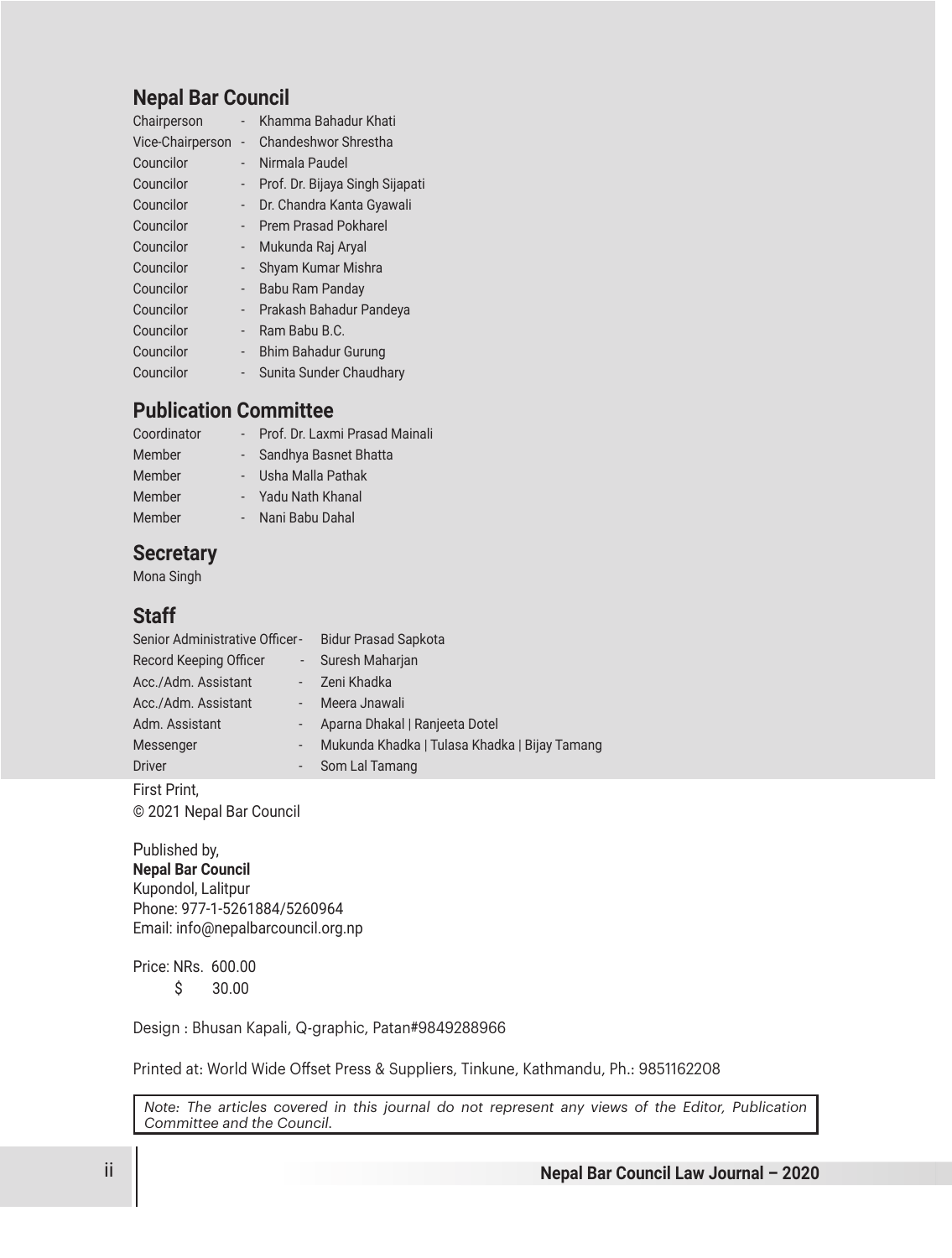

## **Nepal Bar Council** Kupondol, Lalitpur

Phone: 977-1-5261884

*Ref.* Date: August 2, 2021

## MESSAGE

The Nepal Bar Council Law Journal (NBCLJ) has been the trusted voice of the legal profession for more than 25 years. In this avenue, it is my pleasure to introduce this new volume of peer reviewed NBCLJ bringing together the authors of wide breadth of expertise of different thematic legal issues and justice system of Nepal. I found the journal dedicated to express views on current legal issues, thereby generating a cross current of ideas on emerging matters. Eminent scholars have contributed research based articles for publications in the Journal.

Nepal Bar Council is a statutory body that regulates and sets professional standards in Nepal. Since its inception, it has performed regulatory function for legal practitioners by prescribing standards of professional conduct and etiquette. It has indeed played a very important role for enhancing the capacity of legal practitioners in Nepal. However, Nepal Bar Council has still long way to go in terms of developing the curriculum, establishing research and training centers, and expanding legal education, the major one. I believe that the publication of this journal may be a valuable resource for legal practitioner as well as others as well. As the chairperson of Nepal Bar Council, I want to assure that the NBC Law Journal will be developed on par with international standards and made accessible to all over the world in near future.

This Volume of journal is the result of a long process and has been made possible through the invaluable contributions of a number of people. I extend special thanks to the Coordinator Prof. Dr. Laxmi Prasad Mainali and members of the Publication Committee of this volume of journal who worked tirelessly to produce this publication despite the challenging Covid-19 pandemic situation. I also underline my appreciation to Editor Mr. Rom Thapa, authors of the articles, as well as peer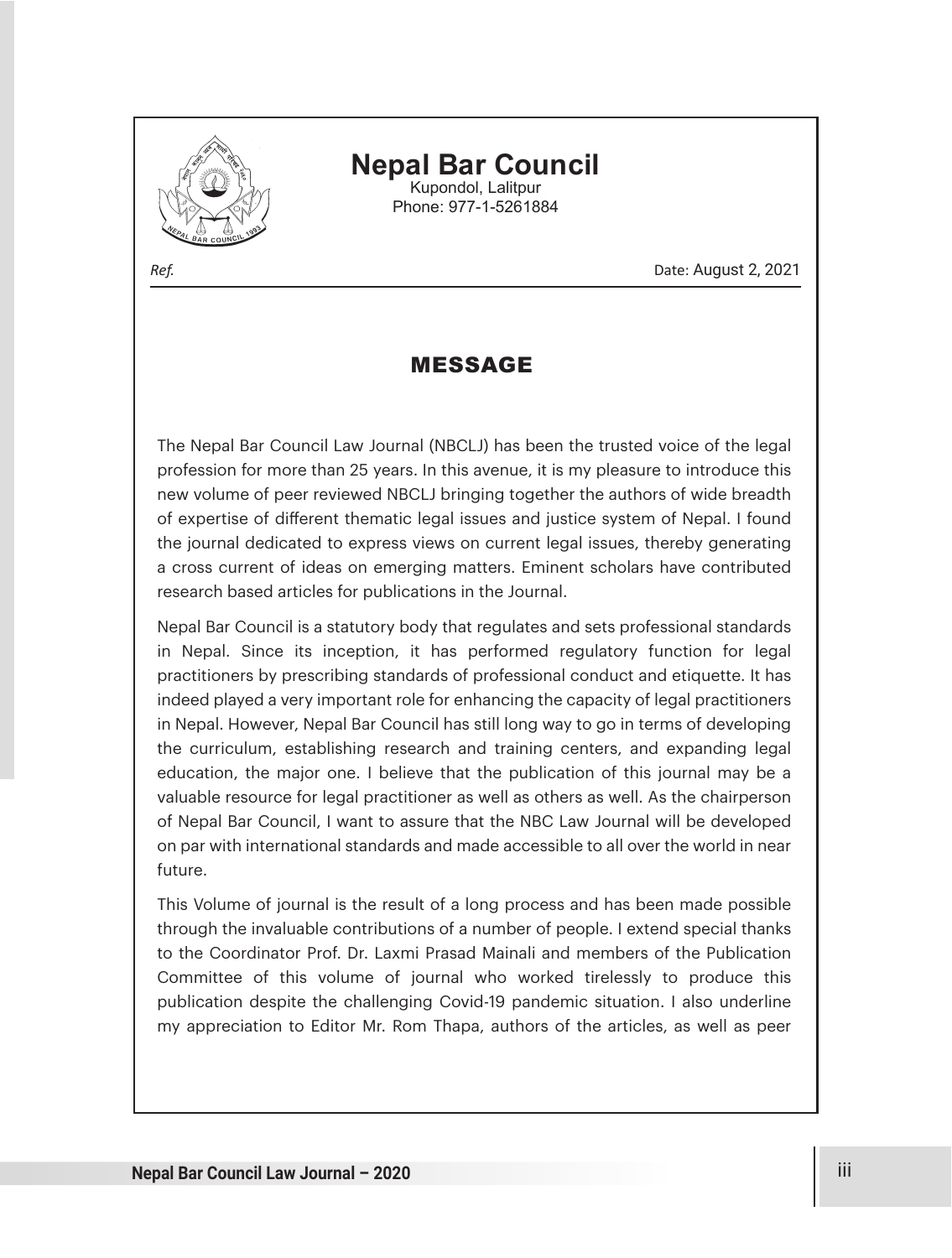reviewers for their insightful efforts, academic work and remarks respectively. My warm thanks and appreciation to Ms. Mona Singh, Secretary of Nepal Bar Council, for her immense effort incoordinating all the persons involved in this publication process and all the staffs of the Nepal Bar Council equally deserve appreciation for their kind cooperation. I hope this volume of journal will have particular appeal to all interested readers such as students of law, judicial officials, judges, legal practitioners, legal researchers and academicians as well as contribute to prosperity of legal education in Nepal.

……............…………………… Khamma Bahadur Khati Attorney General Chairperson, Nepal Bar Council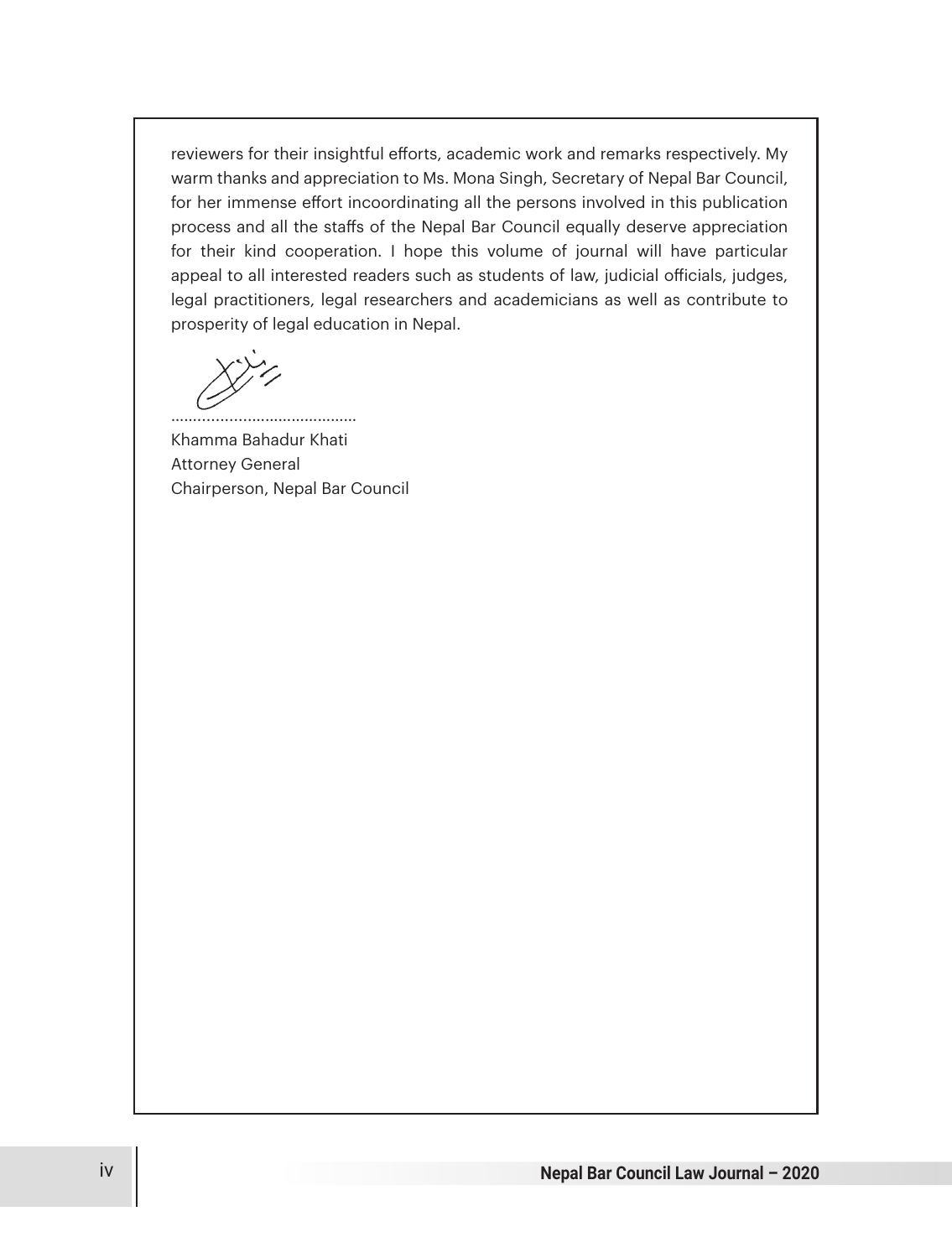

#### नेपाल बार एशोसिएशन ्<br>रामशाहपथ, काठमाडौँ, नेपाल फोन नं : ९७७-१-४२००८३७ फयाक्स लं: ९७७-१-४२००८३९

मितिः August 2, 2021

डमेलः neba@nepalbar.org वेबः www.nepalbar.org

#### केन्द्रीय कार्यसमिति  $(2005 - 2009)$

 $\pi \vec{H}$ 

#### अध्यक्ष चण्डेश्वर श्रेष्ठ

#### उपाध्यक्ष

सुनिल कुमार श्रेष्ठ मान बहादूर रुम्दाली ईश्वरी प्रसाद भट्टराई सुरेन्द्र थापा मगर रामचन्द्र सिंह राजपत मिन बहादुर महत उमेश प्रसाद बिष्ट रक्षा वस्याल

महासचिव लीलामणि पौडेल

#### कोषाध्यक्ष रुद्र प्रसाद पोखेल

#### सदस्य

डा. शिवराज पण्डित गंगा सागर खत्री भीमसेन वन्जारा भूवन प्रसाद निरौला प्रकाश महर्जन बाल कृष्ण गैरे अन्जू कायस्थ मोहन साशंकर खिमानन्द अधिकारी कल्पना कुमारी भण्डारी बीना कुमारी सिंह (चौंधरी) पंचनारायण मण्डल बद्रीनारायण नगरकोटी मनोजक्ज़ार चौधरी

It is my pleasure and privilege to announce the publication of the Nepal Bar Council Law Journal (NBCLJ), a well-established publication in the legal field of Nepal that offers law scholars a platform to engage in critical discussion on varied issues of domestic as well as public and private international law. This volume of the journal also presents timely information, analysis and opinions from authors including Law Professors, Lawyers, Investigating Officers, Judges and others. This volume of NBCLJ also holds a special distinction among academic journals for being peer-reviewed journals. I believe that this volume of NBCLJ provides a fascinating and insightful read that will stimulate critical academic thought and push the frontiers of academic literature in contemporary domains of Nepalese Law as well as international law.

The Nepal Bar Council Law Journal has attained prominence in the publication of scholarly articles on legal issues, with particular focus on Nepalese laws and practices to provide critical discourse on recent trends in case law and legislature. I am glad to share that Nepal Bar Council has recently approved a First Five Year's Strategic Plan (2021/22-2026/27) with the aim of enhancing rule of law, capacity and professionalism of legal practitioners, providing quality legal education in Nepal, and strengthening the institution of legal resources, etc. This is one of the milestone achievements for the institutional development of the Nepal Bar Council. For achieving the goal of the strategic plan, the quality publication of NBCLJ can be a special contribution as international standard legal resource material. I also assure continued mutual and collective efforts from the Nepal Bar Association and Nepal Bar Council to promote and regulate the activities of the law practitioners in a more professional manner in the future.

This journal is the product of collective work and effort. I am greatly thankful to the team that undertook this work: Prof. Dr. Laxmi Prasad Mainali, Coordinator of the Publication Committee; Ms. Mona Singh, Secretary of Nepal Bar Council; Editor Mr. Rom Thapa; as well as generous and insightful guiding hands: Sr. Advocate Dr. Chandra Kanta Gyawali, Councilor of Nepal Bar Council and other Councilors as well. I hope that readers will find thi volume of NBCLJ stimulating and insightful.

Hust  $\overline{\phantom{a}}$ 

**Sr. Advocate Chandeshwor Shrestha** President, Nepal Bar Association Vice-President, Nepal Bar Council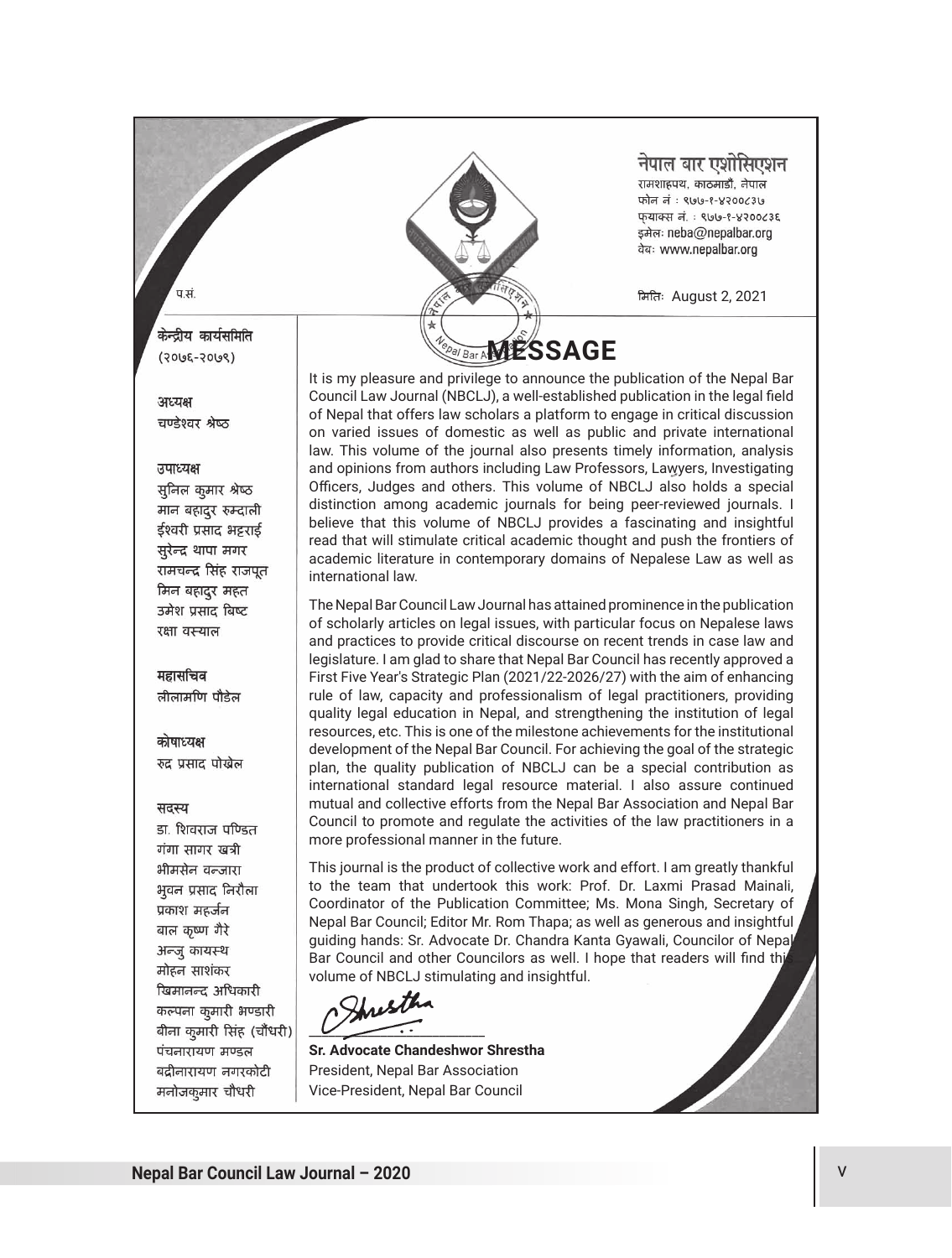## **FOREWORD**

The COVID-19 pandemic has significantly disrupted every aspects of human life, including daily official works. This public health crisis has caused severe human suffering and loss of life worldwide. Despite these suffering and obstacles, we are presenting the 19<sup>th</sup> Volume of peer reviewed Nepal Bar Council Law Journal - 2020. This Volume includes total 34 scholarly articles that are relevant, critical, research based, contemporary as well as practically significant and covers different aspects of contemporary legal field.The articles are written by prominent professors, judges, government attorneys, investigation officers, judicial officers, legal practiceners, etc. I believe that coverage on contemporary legal issues by these prominent authors from different justice sectors attributes anunique experiences to exchange knowledge on diverse legal issues.

Maintaining the quality of peer reviewed journal is not an easy task for the Publication Committee. We have followed the due process standards of peer review journal. The articles that are submitted to Nepal Bar Council arefirst assessed by the editor who decide whether or not the article is suitable for peer review, in relation to the scope of the journal and the quality of the article. If the article is found suitable for peer review, the article is forwarded to independent experts for a blind peer review. While sending to experts, the name of the author is removed from manuscript under review process and reviewers name is also remains anonymous for the author as well. Based on the comments of the reviewers, the editor corresponds with the author with comments to revise. Due attention has also been paid to plagiarism of article by using a special software. This year, the article that is found copied from internet website is also strongly rejected. The articles that are published elsewhere or submitted for publication elsewhere are also disqualified.

This year onward, the Publication Committee also takes an opportunity to suggest Nepal Bar Council to form a permanentfunctional publication department in Nepal Bar Council Office. This would encourage prospective writers to work on their articles without time constraint and submit to Nepal Bar Council. It is also worth to suggest that Nepal Bar Council may develop the roaster of peer reviewers as per respective areas of law so that the Publication Committee can use the peer reviewers from that roaster. I believe that this working pattern will help to advance the quality of the journal in coming year.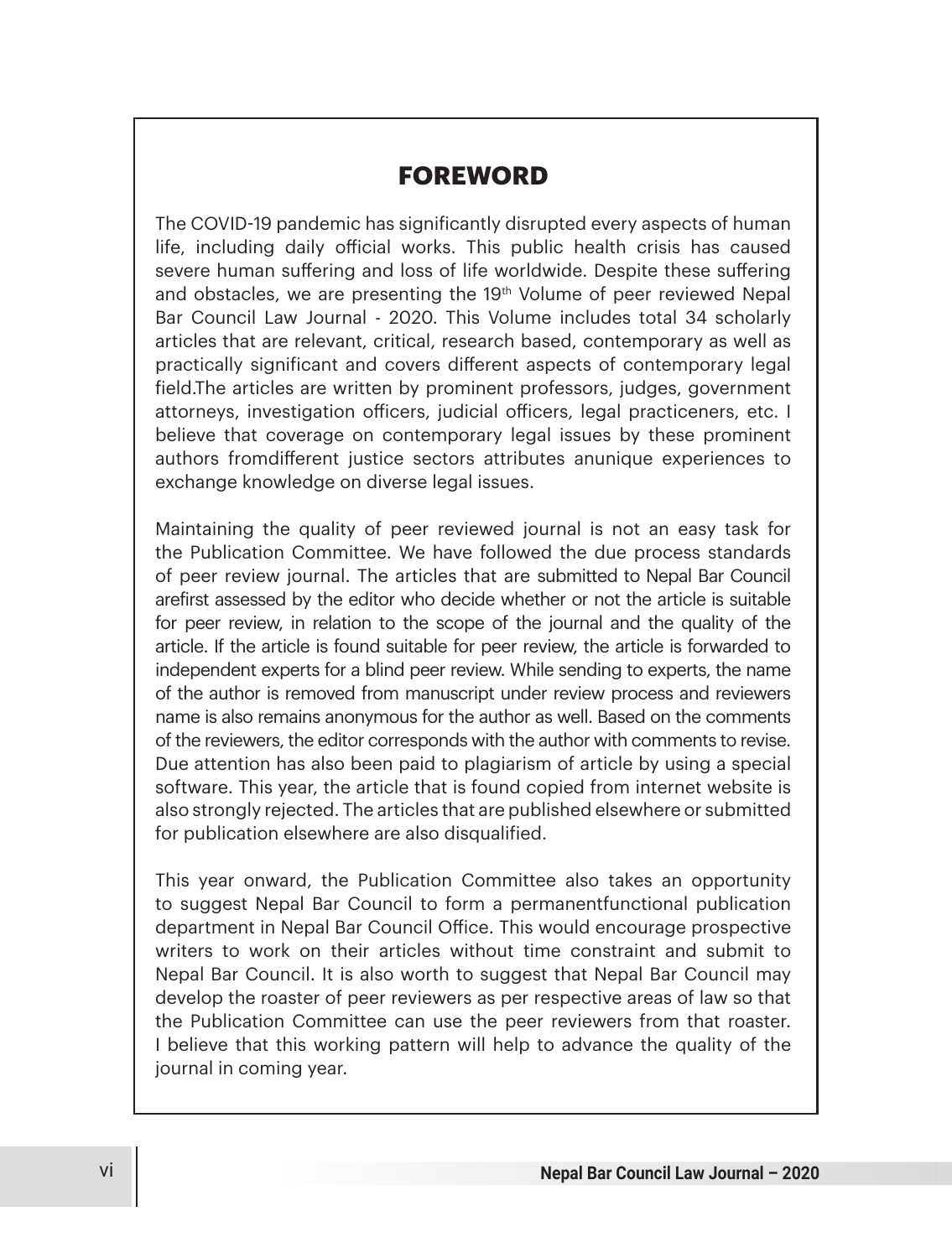I, as the coordinator of the Publication Committee, would like to thank all the forces with us, for all their cooperation and enthusiastic involvement in this blooming endeavor. First and foremost, I am delighted that all the peer reviewers accepted our request to review the article and all have provided constructive feedback on respective articles which have significant contribution on shaping the quality of journal. At the same time, I would like to thank Advocate Mr. Rom Thapa (Ph.D. Scholar in Faculty of Law, Tribhuvan University), editor of the journal, for putting his fullest effort in editing this Vol. of journal. I express my gratitude to Ms. Mona Singh, Secretary of Nepal Bar Council, for her coordinating role and constant effort for the publication of this Journal. Similarly, Senior Administrative Officer Mr. Bidur Prasad Sapkota, Record-keeping Officer Mr. Suresh Maharjan and concerned staffs of the Council also deserve many thanks for their technical support. Lastly, as the Co-coordinator of Publication Committee of the Nepal Bar Council Law Journal - 2020, I would like to extend my sincere gratitude to the members of Publication Committee, Chairperson, Vice-Chairperson and Councilors of Nepal Bar Council.

 $\frac{1}{2}$ 

Prof. Dr. Laxmi Prasad Mainali Coordinator, Publication Committee, Nepal Bar Council August 4, 2021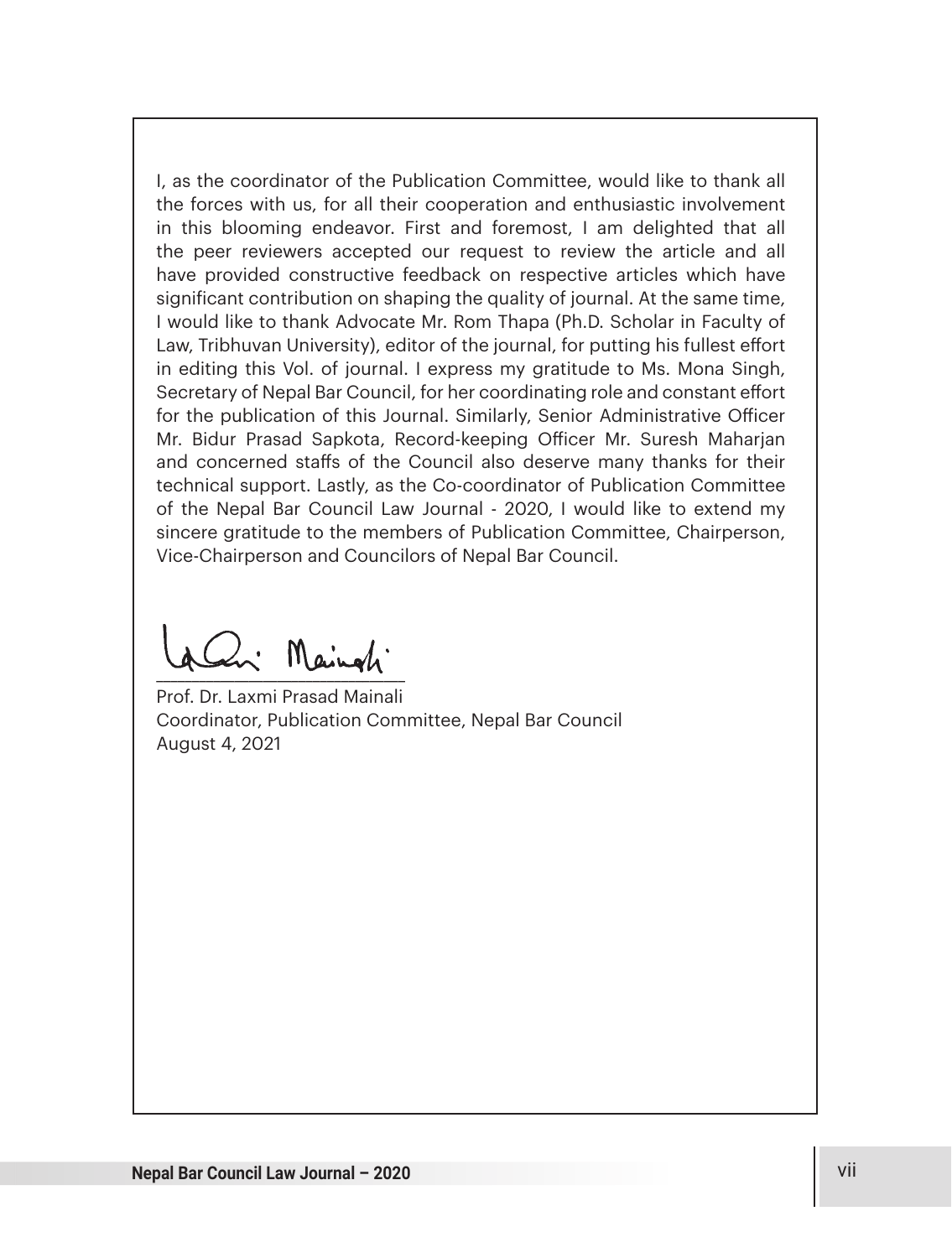### **EDITORIAL NOTE**

Despite the COVID-19 pandemic, Nepal Bar Council has come forth with another volume of *the Nepal Bar Council Law Journal (NBCLJ),* one of the leading journals in the fields of law, that focuses on the discourse of various issues concerning contemporary legal developments in Nepal as well as global. I, as the editor of the Journal, feel privileged to be a part of it. This year, a total of 50 articles covering different domains of the law were received for publication. From the immense number of articles received, a proportion of manuscripts were screened for peer review – with a focus on originality, content coverage, the authenticity of source used, scientific writing, the rationale for publication, and methodological precision. After having prescreened the article submitted, the articles were forwarded to a peer reviewer. The comments received on the perspective article are then forwarded to the author. Revision of article based on comments provided by peer reviewer is also cross-verified by the editor as well. More importantly, the sources cited in articles have also been discussed with respective authors to make them more authentic. I believe, this rigorous editorial process has helped to standardize the articles published in the *NBCLJ.*

The outcome of this volume of the journal is the cumulative works of all individuals including Staffs of NBC, chairperson, and councilors of NBC, Coordinator, and members of Publication Committee, Secretary of NBC, etc. I would like to extend my gratitude to Prof. Dr. Laxmi Prasad Mainali, Coordinator, Publication Committee, and Ms. Mona Singh, Secretary, Nepal Bar Council, who always supported me in every step of the editorial journey. Without their coordination, the editorial journey of this volume of the journal wouldn't have been easy. Similarly, staff of Nepal Bar Council - Mr. Bidur Prasad Sapkota, Mr. Suresh Maharjan, and other staff of Nepal Bar Council, deserve many thanks for their invaluable support and assistance. Finally, I would like to thank Nepal Bar Council for believing in me and entrusting me with the editorial work of the esteemed journal for five consecutive years.

Thank you.

Editor, Advocate Rom Bahadur Thapa August 5, 2021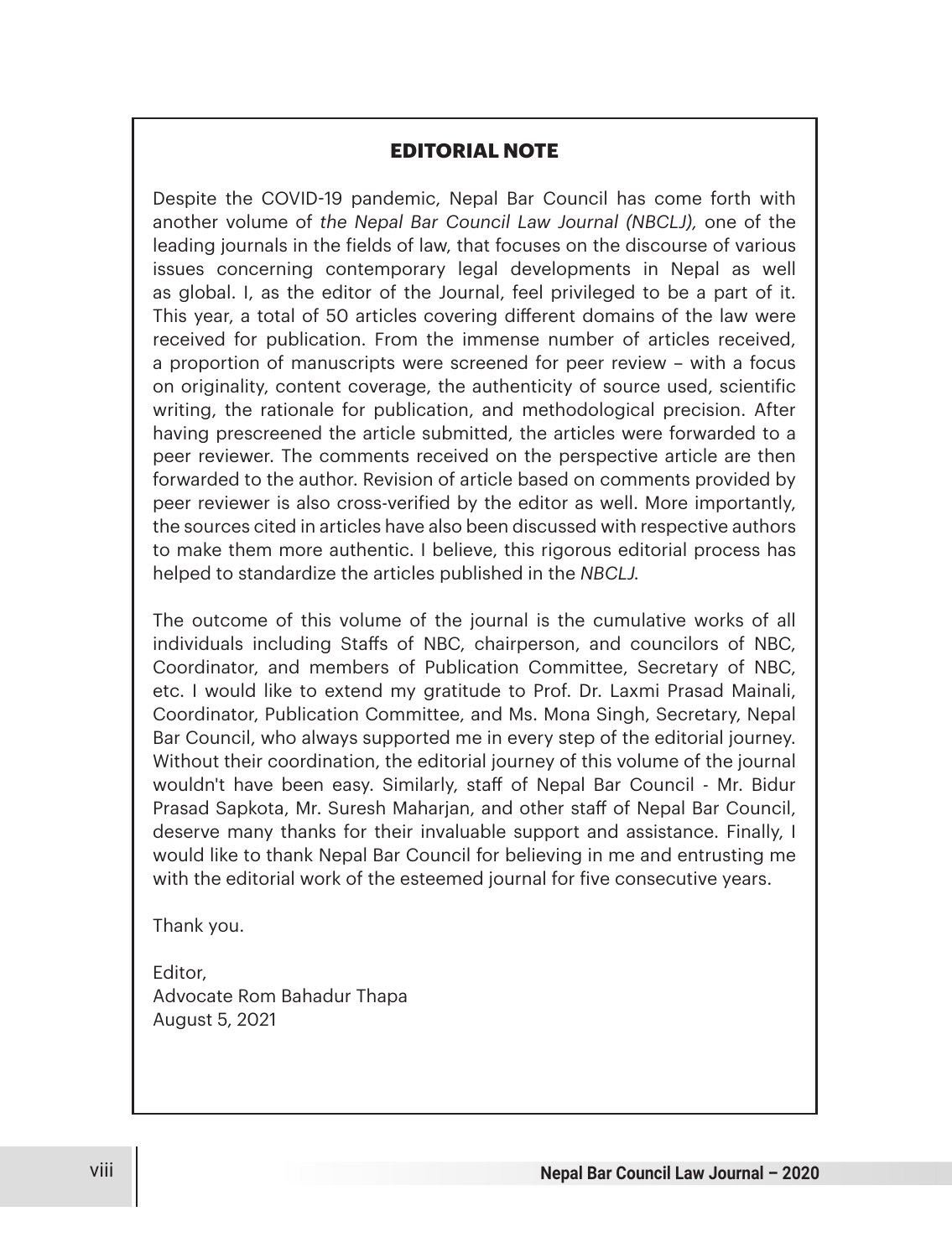## **Contributors**

*Dr. Laxmi Prasad Mainali, Professor of Law, serves as a member of the teaching faculty of the Law, Tribhuwan University, Nepal since 1988. He also worked as a Head of Central Department of Law, Tribhuvan University in the year 2017-2019. He also has a Ph.D. degree on "A Critical Study on Juvenile Justice System in Nepal" from the Faculty of Law, Tribhuvan University. He is a Senior Advocate of the Supreme Court of Nepal. He is the author and editor of over 10 books, book chapters, journal articles and case commentaries. His first sole-authored book "Crime Related to Untouchability in Nepal" was published in 2010. His second sole-authored book "Juvenile Delinquency: Concept and Theory" was published in 2012. His third sole-authored book "Juvenile Justice System in Nepal was published in 2016 and was awarded by Lawyer's Club, Kathmandu and Shankarlal Kedia Foundation as an Excellent Law Book Prize. Sr. Adv. Prof. Dr. Mainali has written more than five dozen research-oriented articles, are the most popular contribution in the field of Law and child justice. He is also an elected Senate Member of Tribhuvan University. Recently he is appointed in Nepal Law Commission as Vice-Chairperson by the decision of the Council of Ministers.*

*Prof. Dr. Kumar Ingnam, a Senior Advocate, has completed his Doctor of Philosophy (Ph.D.) in Law for the thesis entitled "Role and Impact of WTO for the Economic Development of LDCs" and Master's Degree in Business Law from the Faculty of Law, Tribhuvan University, Nepal. He has been teaching International Trade and Arbitration, Fiscal Law, White Colour Crime in both B.A.LL.B and LL.M. as an active faculty since the inception (from 2000) of Kathmandu School of Law (KSL), Purbanchal University. He had served for six years as the Principle of KSL. Before joining KSL, he had served in Nepal Law Campus and Mahendra Ratna Multiple Campus, Ilam as a law faculty, Tribhuvan University, Nepal. He has published books on Trade Law, Roman Law as well as many research articles in law related journals. He has also conducted numerous research and presented at National and International Conferences. He has also participated as a member of the delegation in the visit of Federal Supreme Courts and Provincial Supreme Courts, Appeal Courts of the USA and Canada, China, and visited the Universities of Bangladesh, China and India, Supreme Court of Bangladesh, Denmark and High Courts of India.*

*Dr. Chandra Kanta Gyawali, a senior advocate, completed Ph.D. Degree in Constitutional Law in 2011. He teaches Anthropology for the Master's Degree Program at Tribhuvan University since 1997. He has carried out report writing and research work with UNDP, UNICEF, ROHLAR, ADB, UNESCO, OHCHR, and BISS*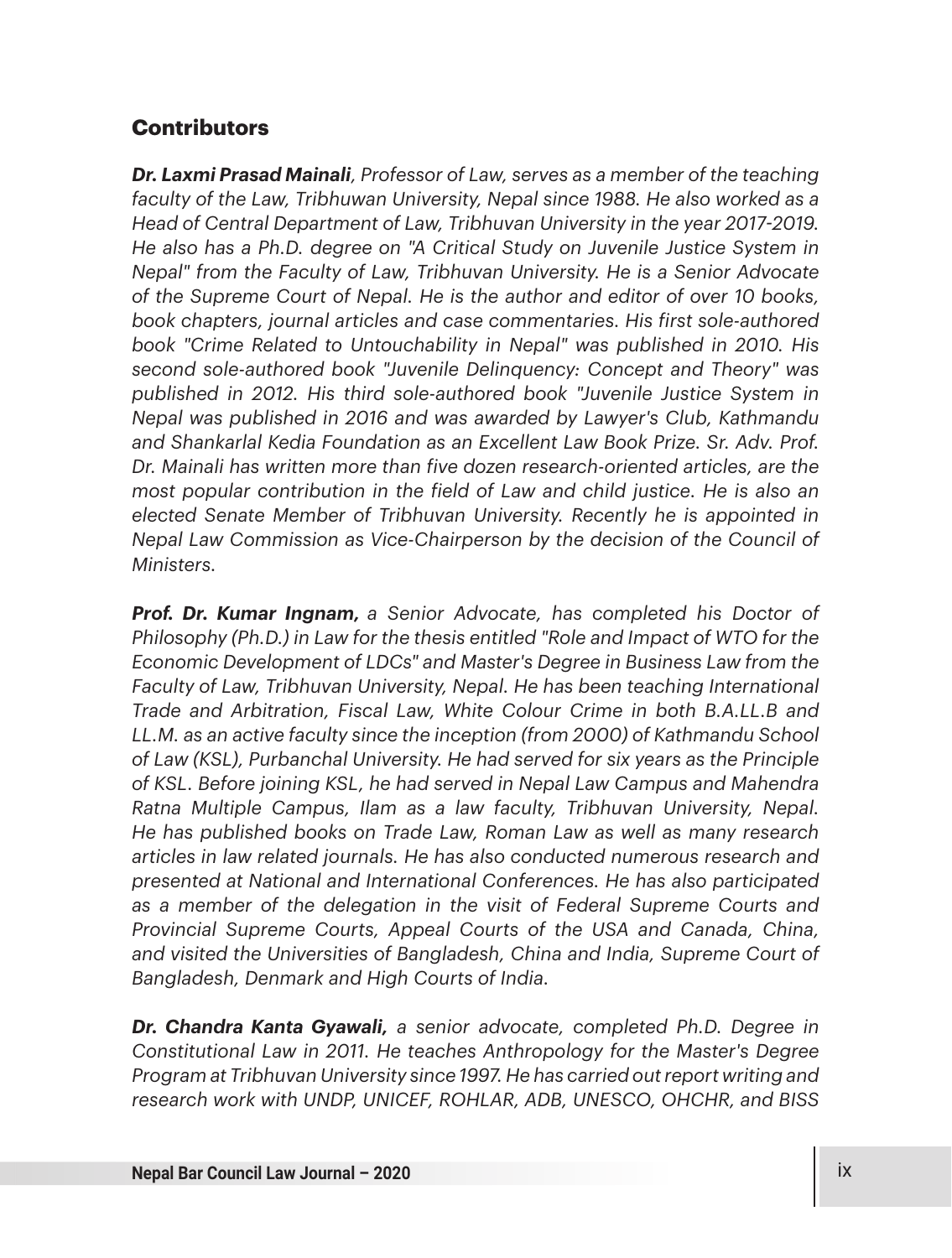*in Bangladesh. As a Constitutional and Anthropological Expert, he has written dozens of books and more than 2000 research articles. He has contributed immensely in the area of the Constitution, Federal System of Governance and Local Governance, Constitutionalism, Constituent Assembly, Federalism and Electoral Reform and Judiciary. He has presented more than 2100 papers to CA Members, politicians, Judges, Lawyers, Government O\$icials, Foreign and National Diplomats, Parliamentarians and Mayors and Deputy - Mayors. He has visited China upon invitation from the Foreign Ministry of China on 'One Belt One Road' 13th Plan of China, as Team Leader of South and East Asian Regions of young Diplomats in CISS, Beijing and SIFIS in Shanghai and Wenzhou Province and Hong Kong in 2016. He had participated and presented in workshop and talk programs on the constitution, governance, federalism, electoral system, inclusive democracy, human and fundamental rights in Austria, China, India, Germany, Slovakia, Hungary, Korea, and Bangladesh. He was awarded the Best*  Law Book award, 2018 for the new book on Federal Governance in Nepal by Rt. *Hon. Cholendra Samsher Rana, Chief Justice of Supreme Court of Nepal. He is also a receiver of Bidhya Bhusan Padak for Ph.D. in Constitutional Law, awarded by the Rt. Hon. Ram Baran Yadav, first president of Nepal in 2011. In addition to this, his book 'Constitutional Law of Nepal' was awarded the 'Excellent Book Award' by Nepal Bar Council from Chief Justice Rt. Hon. Damodar Prasad Sharma.*

*Dr. Binod Bashyal,Associate Professor, has completed his Doctor of Philosophy (Ph.D.) in Law for the thesis entitled "A Study on Judicial Trends in maintaining the Rule of Law in Nepal" from the Faculty of Law, Tribhuvan University, Nepal in 2021 and Master's Degree in Constitutional Law and Political Science from Tribhuvan University. He has been teaching Constitutional Law, Administrative*  Law and International Law in law faculty for the past 29 years and now he is *Assistant Dean of Faculty of Law, Tribhuvan University, Nepal. He has published books on Constitutional Law, Administrative law and International Law as well as many research articles in law journals.* 

*Arjun Kumar Khadka has been in government service for more than three decades. He has been actively involved in Legislative Drafting in the areas of commerce and trade, intellectual property, public administration, public policy and election. Further, he had served in International Organization under the United Nations Mission in Liberia and Sudan as United Nations Volunteers, and as Training/Public Outreach O\$icer, he was especially engaged in civic education and public awareness program. Currently, he works at the Nepal Law Commission as Joint-Secretary. Before joining the commission, he had worked for more than four years at the Federal Parliament of Nepal where he was involved*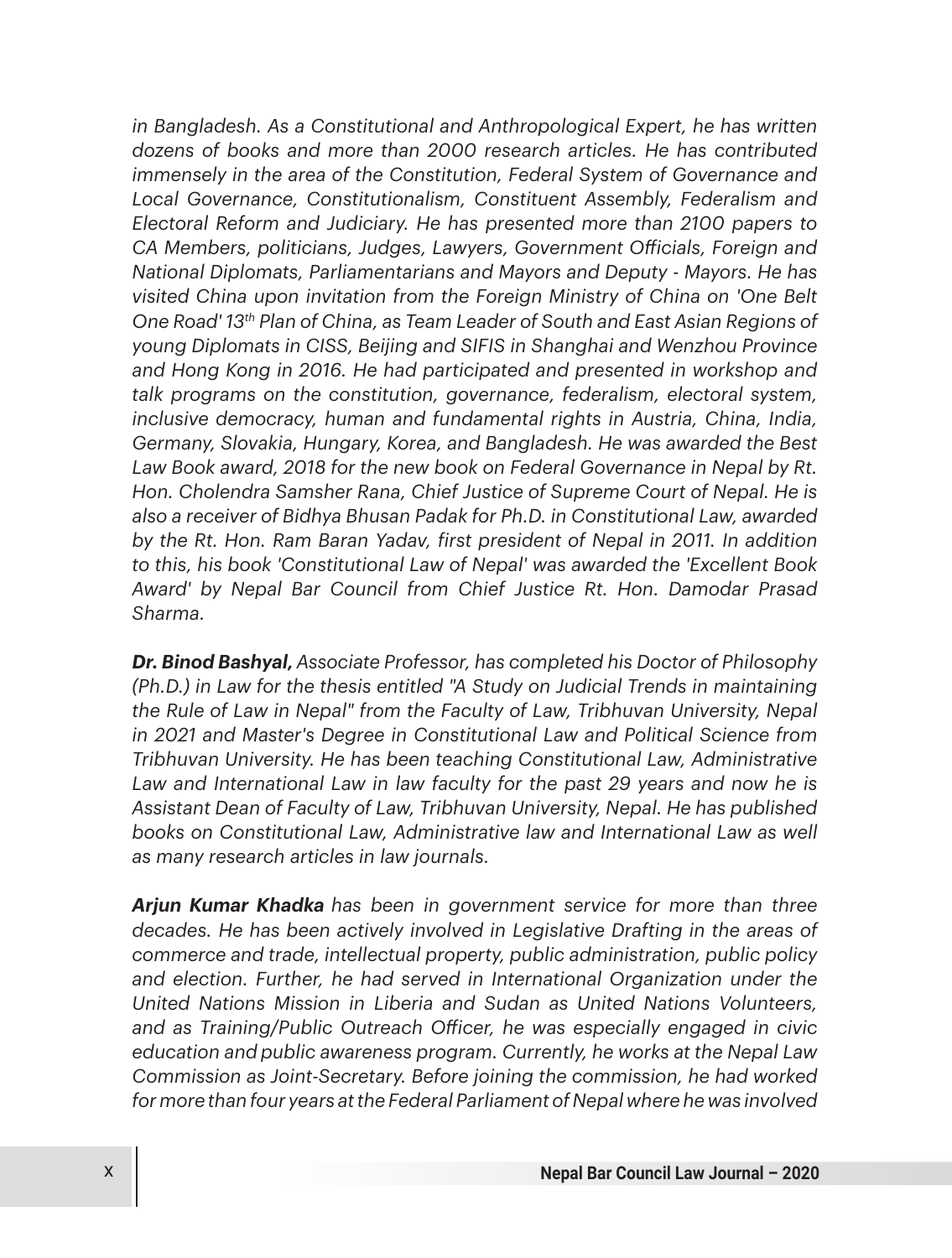*in the law-making process in various areas and support parliamentarians for the materialization of the legislative procedure. He has completed a Master's Degree in Law (LL.M.), Master's Degree in Political Science (M.A.), and Master's Degree in Public Administration (M.P.A.) from the National University of Singapore. Additionally, he has also earned a Post Graduate Diploma on International Law and Sustainable Development from the Institute of Social Studies, the Hague and Post-Graduate Diploma on the Land Management and Informal Settlements Regularization Program from the Institute for Housing and Urban Development Studies, the Netherlands. Likewise, he has participated in law-related training, seminar and workshop in the national and international domain. He is a fellow of the UN/UNITAR fellowship program in International Law, UN O\$ice of Legal A%airs, UNITAR.*

*Jivan Prakash Lamsal is an Advocate of the Supreme Court of Nepal and a member of the Supreme Court Bar Association. He has written various articles published in Rising Nepal as well as some law journals. He is a practicing lawyer since 26 years as well as an authorized translator. He has obtained LL.M. Degree in Environment Law and has raised many PIL relating to the use of government, community, and public land.*

*Tul Bahadur Shrestha, an advocate, has been practicing law since 30 years. He is a member of the Supreme Court Bar Association, Kathmandu. He holds a Master's degree in Business Administration (MBA), Sociology and LL.M. Degree in Commercial Law from Tribhuvan University, Nepal. He has published more than 5 articles in di%erent journals. He has contributed to the development and practice of commercial-related law. Additionally, he has also participated in di%erent seminars and workshops organized by di%erent organizations like Asian Regional seminars of "Yardsticks of Arbitration on Asian Regional basis." He also serves as a president of Morang Bar Association and lifetime member and Panel Member of NEPCA, Nepal.*

*Bijaya Prasad Mishra, Associate Professor of Law, serves as a member of the teaching faculty of the Law, Tribhuvan University, Nepal. He commenced his teaching career since 1998 and completed LL.M as the first batch student of Nepal Law Campus in 1999. He attended the 42nd Academy of American and International Law held in Texas USA in 2005 and participated in the International Bar Association Conference held in San Francisco USA in 2003. He jointly and solely presented the position paper of Nepal on Legal Aid respectively in the International seminar organized by Law Asia at Brisbane of Australia in 2010 and UNDP/Government of India at New Delhi in 2012. He was one of the delegates of the Nepalese Study Team of Federalism led by the Speaker of Constituent*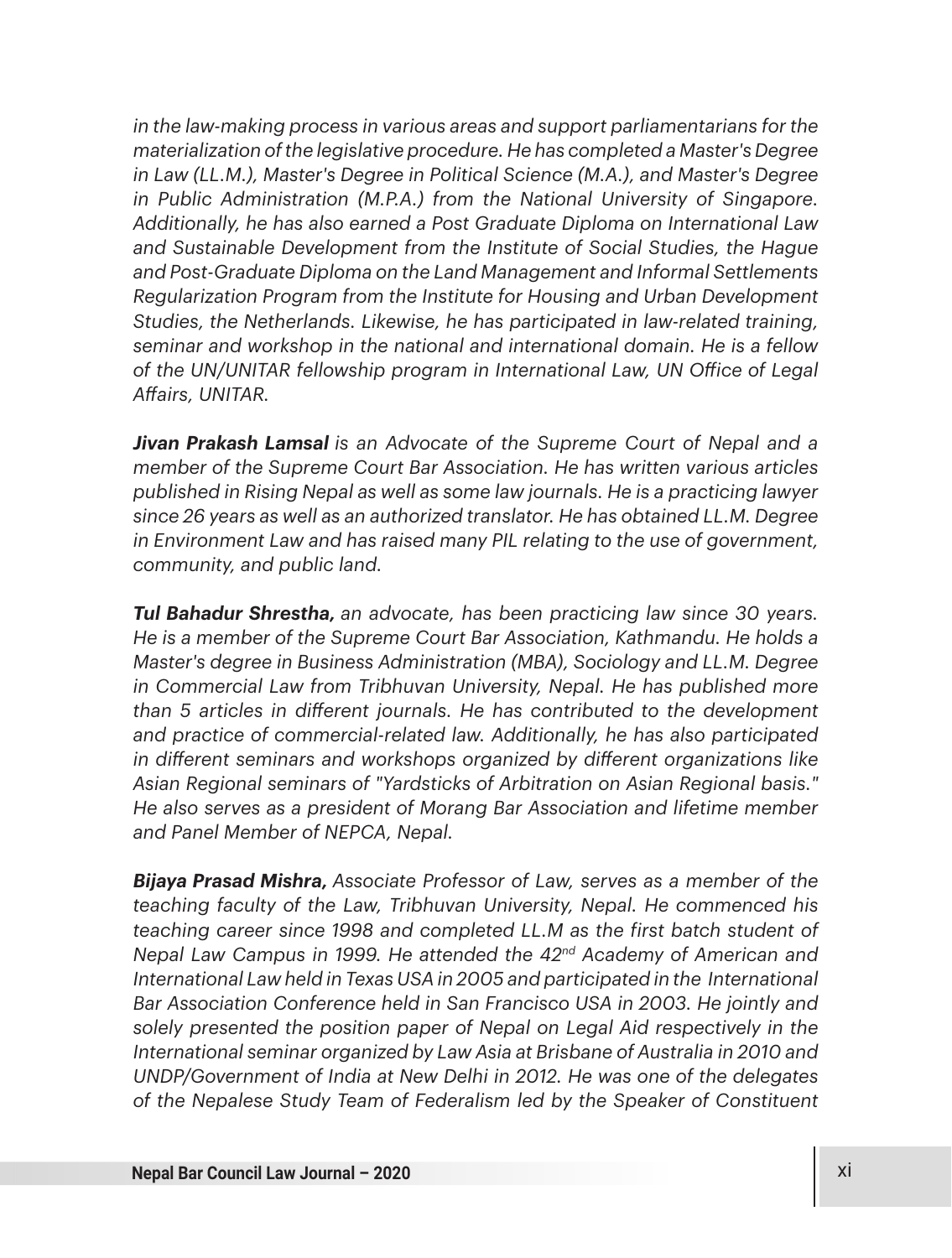*Assembly that visited Canada in 2010. He led the team of the National Judicial Academy to visit the Judicial Academy of New Delhi and was a member of the National Judicial Academy Team assigned to study Judicial Education in Berlin, Germany led by the Justice of Supreme Court respectively in 2011 and 2012. He took part in the Constitution Building Course organized by International IDEA at Barcelona of Spain in 2011. He was the Executive Editor of Nyayadoot, the sole mouthpiece of Nepal Bar Association from 1997 to 2000, Central Member and Secretary-General of Nepal Bar Association respectively for the tenure of 2001- 2004 and 2010-2013. He has also been in active legal practice since 1990.*

*Dr. D.N. Parajuli is an Associate Professor at the Tribhuvan University, Faculty of Law, Nepal Law Campus. He specializes in Commercial Law, International law and Human Rights. He completed LL.M. Degree from both Tribhuvan University, Nepal; and UN Mandated University for Peace, San Jose. He also has a Ph.D. Degree from the Tribhuvan University, Nepal. He is an Advocate of the Supreme Court of Nepal. Currently, he is serving as the Campus Chief of Nepal Law Campus, Kathmandu. He is acknowledged as a writer of various books concerning Mercantile Law, Business Law, International Institution and Human Rights, Company Law and Corporation Law, Contract Law, Property Law, and has published various research articles in the area of law, justice, and human rights. He is also the Chief Editor of "Nepal Law Review", a historic law journal of Nepal, and KANUN PARICHARCHA published by Nepal Law Campus.*

*Dr. Diwakar Bhatta is a District Judge and presently on deputation from the Supreme Court of Nepal to the National Judicial Academy, Nepal as a Faculty. He has done his Doctoral Degree (Ph.D.) in Criminal Law from Tribhuvan University. He holds LL.M. degree as the Gold Medalist, from Tribhuvan University and another LL.M. degree in International Law and Human Rights from the University of Hong Kong. He has done some significant researches in the area of International Law, Human Rights, Constitutional Law etc. as part of his academic interest and excellence and also contributed dozens of research articles in law and justice that have been published in some renowned publications of the country. Besides these, he has also presented papers in international and national seminars in International Trade Law, Criminal Law and Commercial Law and Access to Justice, etc.*

*Dinesh Prasad Ghimire is a Joint - Government Attorney (Gazetted 1st Class O\$icer) under the O\$ice of the Attorney General. He has been involved in Nepal's judiciary service since 2067 (B.S.). He has also obtained a Master's Degree in Law and Rural Development.*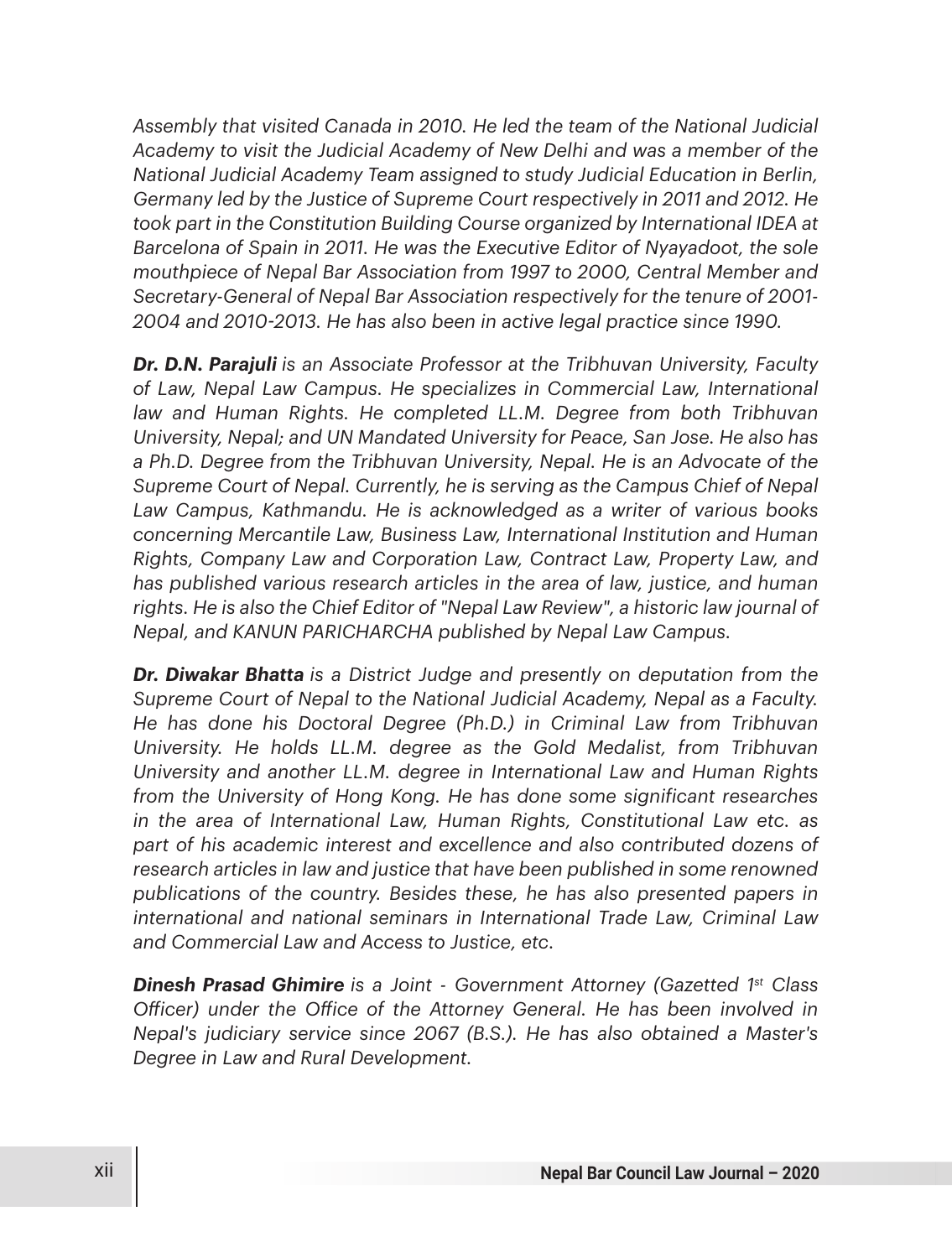*Dr. Awatar Neupane is an Advocate of the Supreme Court of Nepal and a member of the Supreme Court Bar Association. He is also a Lecturer at the National Law College, Faculty of Law, where he specializes in Commercial Law. He graduated with a B.L. Degree and obtained LL.M. from Tribhuvan University. He also has a Ph.D. degree from the Faculty of Law, Tribhuvan University. He is the author and editor of over 7 books, 50 journal articles, and/or case commentaries. His sole-authored monograph "Role of Supreme Court on Banking Law", "Company*  Law" "Text Book on Company Law" and "Banking Law" are published. He is the *Chief Editor of Business Law Journal, published by Commercial Law Society Nepal.*

*Laxmi Sharma is an Assistant Professor at the Faculty of Law, Nepal Law Campus, Tribhuvan University. She is also the director of B.A.LL.B Program at Nepal Law Campus. She has done a Master's Degree in Public International*  Law from the University of Oslo, Norway in 2012 and in International Law and *International Human Rights Law from Tribhuvan University, Nepal in 2008 as well as a Master's Degree in Rural Development from Tribhuvan University, Nepal in 2005. She has published many articles relating to International Law, Human Rights Law, Commercial Law, Refugee Law, and so on in various journals of academic and research institutes. Besides these, she has also presented papers in the international and national seminars in International Law, Humanitarian Law, Human Rights Law, and so on.*

*Kamal Raj Thapa is a Lecturer at Nepal Law Campus, Law Faculty; Tribhuvan University, teaching Jurisprudence for LL.M. He is the author of 'Jurisprudence as Cabbage' and the principal author and editor of 'Governance, Constitution and Contemporary Issues.' His numerous articles are published in Kanoon, Nyayadoot, Nepal Law Review, Kathmandu School of Law Review, Business Law*  Journal, ADR Commercial Law Journal including NBC bulletin. He has edited *some of the volumes of Nepal Law Review, ADR Commercial Law Review as well.* 

*Nabin Kumar Subba is an Advocate and Assistant Professor at Faculty of Law, Tribhuvan University. Currently, he is working as an Assistant Campus Chief at Nepal Law Campus, Kathmandu. He has completed LL.M. Degree in International Law and Human Rights Law from Nepal Law Campus, Tribhvan University in 2005. He has also completed a Master's Degree in Political Science from University Campus, Kirtipur in 2007.*

*Bishnu Prasad Soti, Deputy Superintendent of Nepal Police, is currently serving as a Strategic Police Adviser in United Nations Assistance Mission in Somalia (UNSOM), Rule of Law and Security Institutions Group (ROLSIG). He*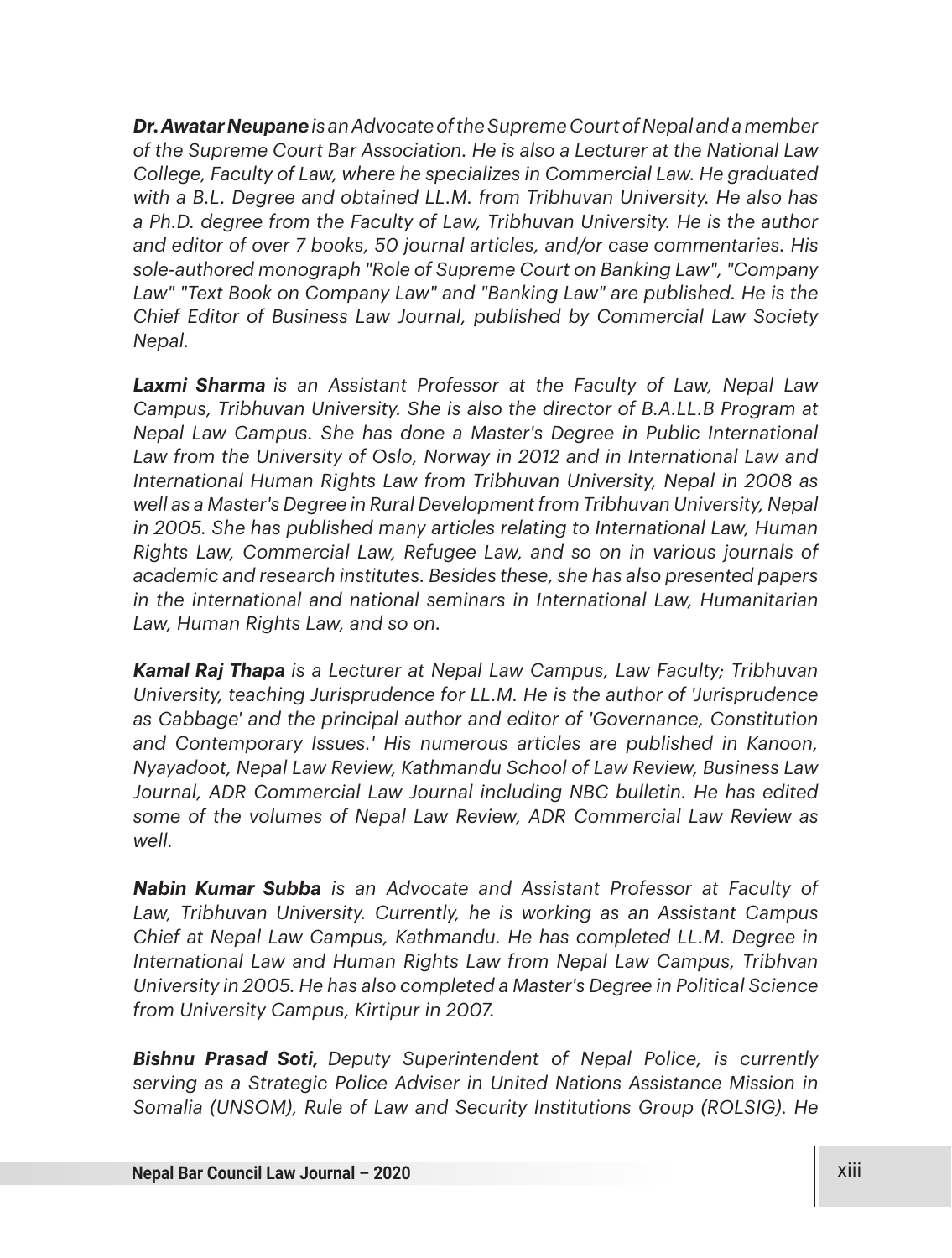*has served as an NCB O\$icer of INTERPOL Nepal in the year 2015-2017, as a Contingent Liaison O\$icer in United Nations- African Union Hybrid Mission in Darfur (UNAMID) in 2013-2014, as a Police Adviser in United Nations Mission in Sudan (UNMIS) in 2007-2008. He also has a Post Graduate Diploma in Police Science, Master's Degree in Education, Political Science and LL.M. Degree in Criminal Law and International Law from Tribhuvan University Nepal. He has also graduated in several specialized Police courses in Nepal and abroad, which includes NCB O\$icers' Course (Singapore, 2016), Forensic Criminology Course (India, 2013), and more than a dozen United Nations Training Programs Courses. Additionally, he also participated in di%erent seminars like traditional security issues (China, 2017), INTERPOL Asian Regional Conference (Kathmandu, 2017), Head of NCB Conference (France, 2017). He is also the recipient of three UN Medals and the Kathmandu Police Award 2018. He has published more than a*  dozen articles in different journals, CID Magazines, and other publications.

*Kedar Ghimire is Deputy Director at National Judicial Academy, Nepal since 2008. He has done Master's Degree (LL.M.) in Cyber Law and Cyber Security from Jagran Lakecity University, Bhopal, Madhya Pradesh, India. He is the Gold Medalist (Top ranking position on overall LL.M. stream) of the Batch 2017/18. He has published di%erent articles on this particular subject in di%erent National*  and International Journals. He has also participated in different trainings at the *national and international level on this particular subject. Among them, he has participated in one of the important events "End to End Court Technology" program at Singapore in 2017 which was very much related to the use of ICT in the Judiciary and how to maintain cyber security on it. Additionally, he has also done a Master's Degree in Library and Information Science (M. Lib. Sc.) from Tribhuvan University.* 

*Amar Bahadur Shah is an Advocate. He completed LL.B. in Criminal Law and Justice from Kathmandu School of Law (Purbanchal University) & LL.M. in Criminal Law and Commercial law from National Law College (Tribhuvan University), Nepal. He is associated with Nawalparasi District Court Bar Association. He has written numerous research-oriented articles on Nepalese jurisprudence, juvenile justice system, victim justice system, human rights, and constitutional rights in di%erent law journals and newspapers of Nepal. He is serving as a trainer on issues of human rights in the nation.* 

**Sarita Khanal,** a practicing lawyer, has been teaching in different colleges *of Law and Management since ten years. At present, she is a faculty at Chakrawarti Habi College of Law and Nepal Open University. She has pursued MBS (Masters in Business Studies) from T.U. and LL.M. (Masters in Law) from*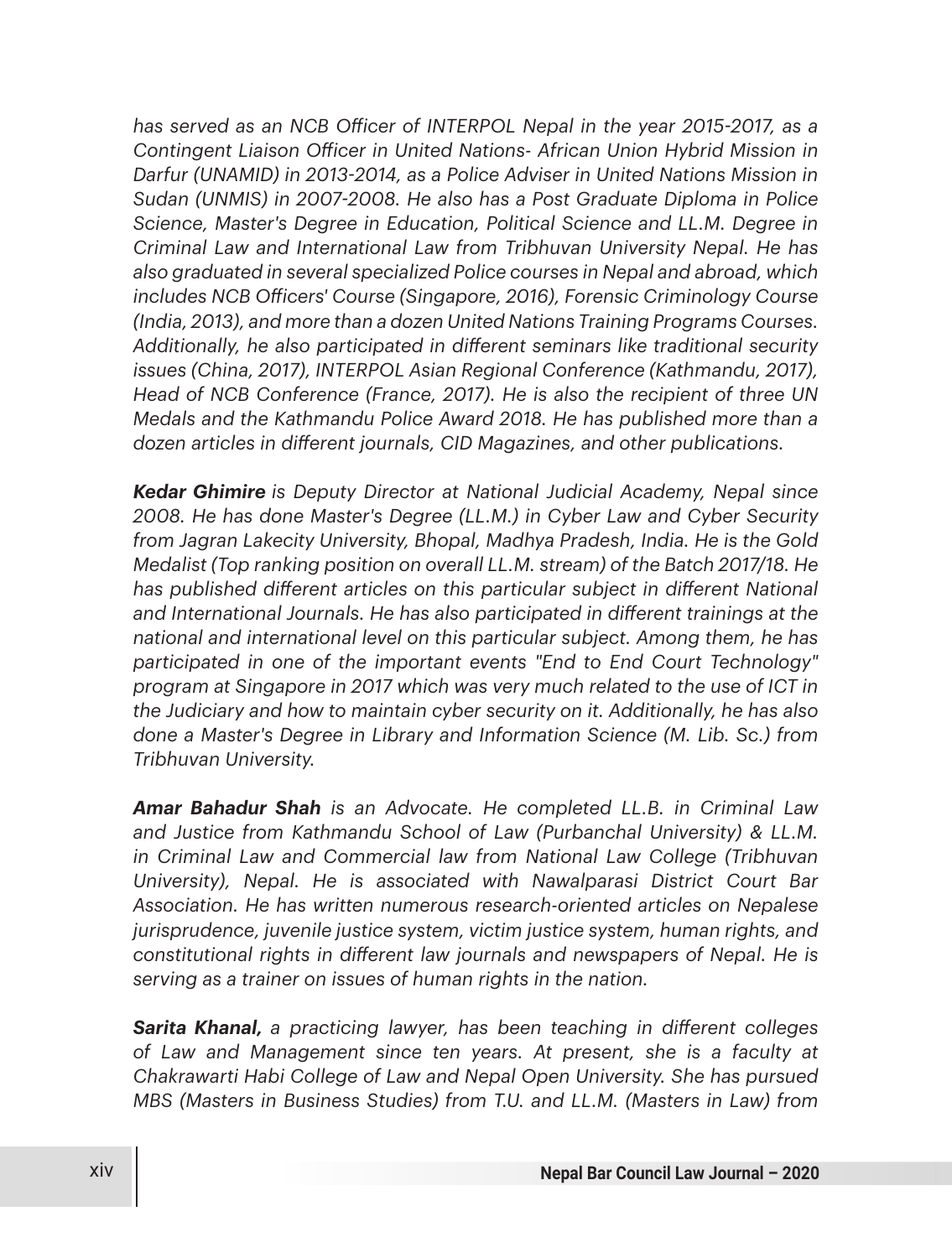*Nepal Law Campus, T.U. She is a Gold Medalist in LL.M. from T.U. and she has been decorated by Nepal Bidhya Bhusan "Kha" by the President of Nepal. She has co-authored a book entitled 'Business Law' and published many research articles in di%erent law journals. Currently, she is a Ph.D. research scholar under the Faculty of Law, TU. Her area of Ph.D. research is Intellectual Property. She has participated in a seminar on Rule of Law organized by Thailand Institute of Justice, Bangkok in the year 2017.* 

*Laxmi Sapkota is an Assistant Professor at Kathmandu School of Law and she has been teaching there since 2069 (B.S.) She completed her Master's Degree from the same institution in Business and International Trade Law. Furthermore, she is currently pursuing her Ph.D. from the Faculty of Law, Tribhuvan University. She is an Advocate and also a mediator. As well, she is the legal advisor to some of the companies. She has authored two books - 'General Concept of Law' and 'Contract Law.' Additionally, she has written dozens of articles in national and international journals. Moreover, she frequently writes an article in national daily newspapers.*

*Mukunda Adhikari, the advocate, is a Ph.D. Candidate at Xian Jiaotong University, Shaanxi, Xian China, He is International Student Ambassador of International School in Xian Jiaotong University. He has LL.M. Degree majoring "Constitutional Law and Criminal Law" from the Faculty of Law, Tribhuvan University. He also has M.Ed. Degree majoring in "Education Planning and Management" from the Faculty of Education, Tribhuvan University. He worked as a B.A.LL.B. Coordinator and taught Legal Research in National Law College in the year 2072-2073 (B.S.). His articles have been published in various international journals. He has presented more than 10 papers at International Belt and Road Conference. He is serving as a legal adviser of the Nepal Veterinary Council and other private organizations.* 

*Prem Prasad Dhital is an advocate with extensive knowledge and experience in the areas of Commercial law and Constitutional law. He has nearly a decade long experience in litigation and legal consultancy services. He is a lecturer, presenter, and researcher in the field of law. He is also working in the areas of self-governance and lawmaking at the local levels since a long time. Prior to joining the legal profession, he was a lecturer of English literature. He holds a Master's Degree in Major English from Tribhuvan University and LL.M. in Business and International Trade Law from Purbanchal University, Nepal. He has also published many articles in di%erent papers.*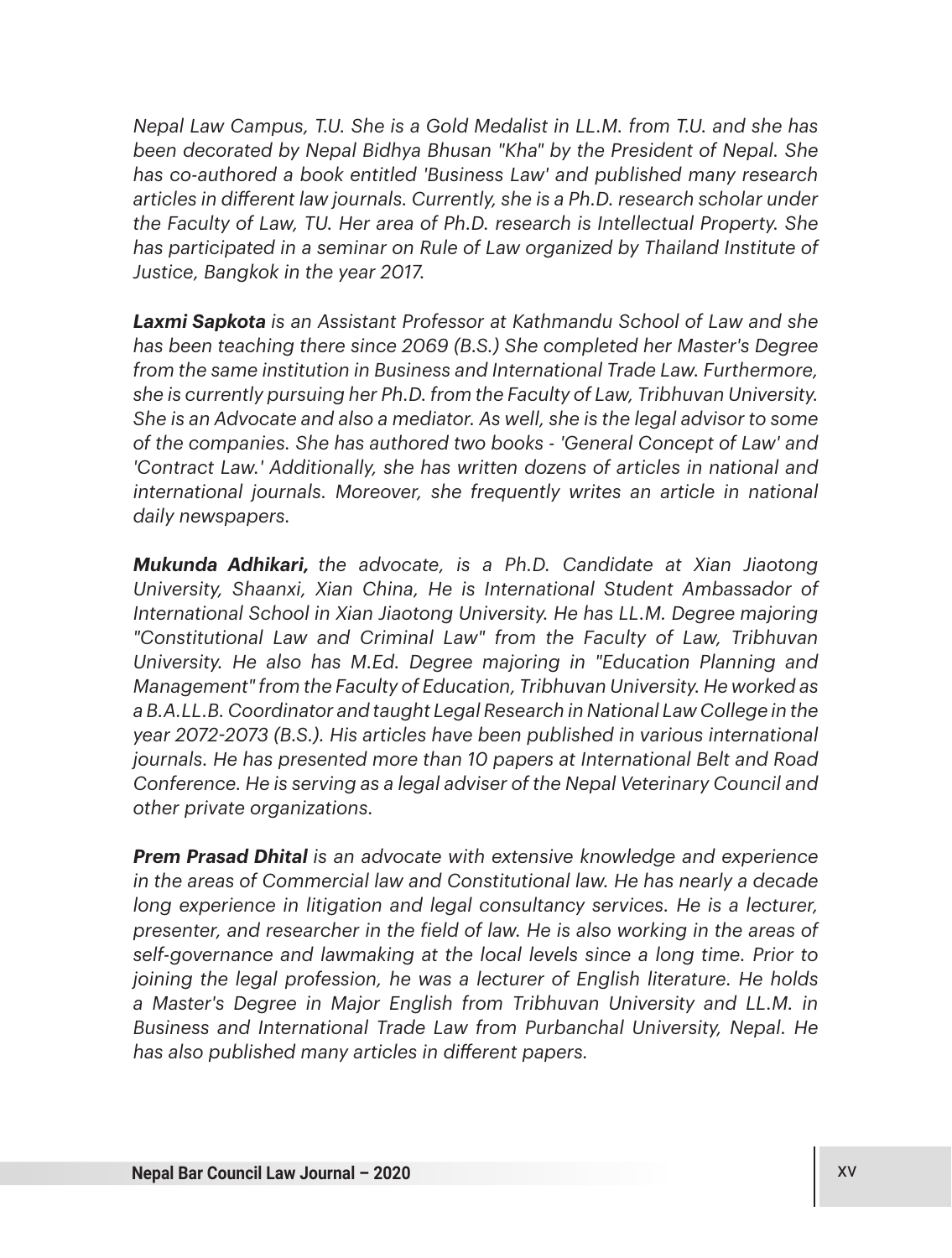*Rupes Lama is an Advocate, holds LL.M. Degree (Commercial and International Law from Tribhuvan University, Nepal Law Campus) and a Master's Degree in Political Science.*

*Surya Mani Rai (Jimi)is a practitioner lawyer of Nepal. He has obtained an LL.B. in Law and a Master's Degree in Economics from Tribhuvan University, Nepal. He is pursuing LL.M. Degree from Tribhuvan University, Nepal. He is also a legal adviser of business corporations and has worked in many research projects relating to human rights and rule of law. He is interested in tax law and tax relating matters.* 

*Yam Kumar Yonjan is a practicing Lawyer of the Supreme Court of Nepal. He is also a teaching faculty member of Nepal Law Campus, Tribhuvan University. He has completed LL.M. degree from Nepal Law Campus, Tribhuvan University with a specialization in International Law and Commercial law. He has experience*  as visiting resource person in different law colleges, governmental and non*governmental academic and training institutions. Presently, he is doing legal practice in the field of commercial law and he is also pursuing a Ph.D. degree from the faculty of law, Tribhuvan University.*

*Roshan Kumar Jha formerly a teaching faculty member at Tribhuvan University, Nepal Law Campus, is currently a Bench O\$icer at the Supreme Court of Nepal. He holds an LL.M. Degree in Criminal and Commercial Law from Tribhuvan University. He has written the book entitled "Legal Philosophy" and many research articles in national as well as international journals.*

*Manish Nepal is an Advocate. He is also a Ph.D. Scholar at Faculty of Law, T.U. His research area in Ph.D. is "Cyber Crime Jurisprudence." He has obtained LL.M. Degree from Nepal Law Campus securing 1st Division 1st marks in the year 2019. Currently, he is a faculty member of the National Law Collage, where he teaches Jurisprudence and International Law at LL.M. since 2019. He also serves as the faculty at Nepal Open University, where he is the lecturer of Intellectual Property Law and Cyber Law in LL.B. since 2020. He has written half dozen of research articles that have been published in major law journals of Nepal. He also has an upcoming book entitled "Intellectual Property Law."*

*Bimal Prasad Lamichhane is a practicing Advocate, independent scholar and academician thinker. He completed B.A.LL.B. from Tribhuvan University in the first division. He has obtained M.A. Degree in Political Science from Tribhuvan University in the first division and also completed LL.M. Degree from Tribhuvan University, Central Department of Law, Nepal Law Campus in the first division*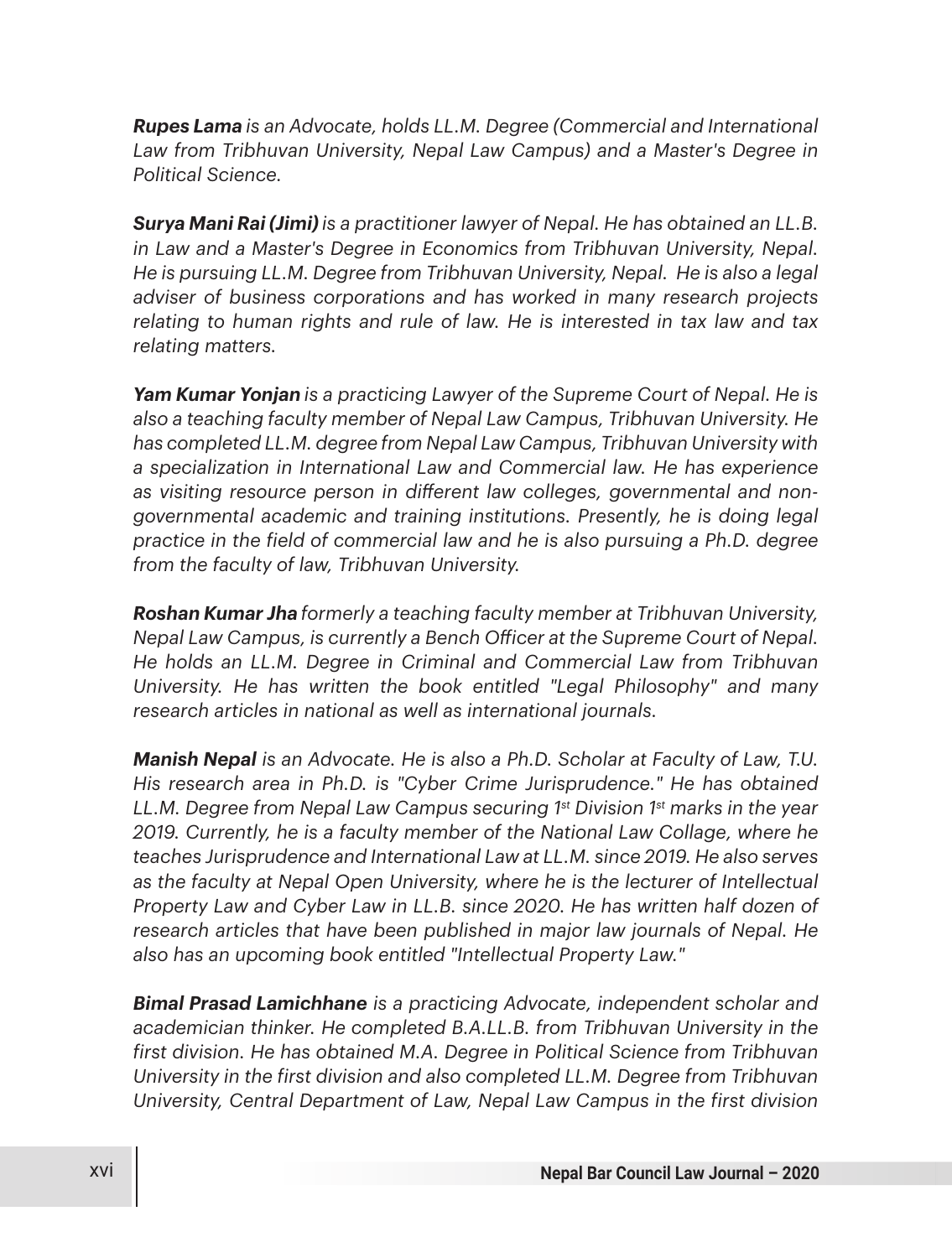*specializing in Commercial Law and Criminal Law. He has authored and coauthored several books and research articles on di%erent issues related to law and justice in reputed journals of Nepal. Presently, he is a part-time lecturer in the Faculty of Law, Prithvi Narayan Campus (Pokhara), Tribhuvan University.* 

*Chitra Bahadur Sunar as a law practitioner in the area of Criminal and Commercial Law has been practicing the legal profession actively since 2073 (B.S.). He is a Part-time Lecturer of Private International Law, Nepalese Legal System, and Criminal Law at Prithvi Narayan Campus, Pokhara. He is also a Faculty Member teaching Hospitality Law (Hotel Law) at Lincoln University College, Pokhara. He holds a Master in Laws (LL.M.) with a specialization in Criminal and Commercial Law from Nepal Law Campus, Tribhuvan University. He also served as In-House Legal Counsel in S.C.I.G. International Nepal Hydropower Company Private Limited for two years.*

*Rajesh Bastola is a B.A.LL.B. graduate from Nepal Law Campus, Tribhuvan University in the year 2017. He has recently completed LL.M. from South Asian University, New Delhi, India in the year 2020 with a specialization in International Law and International Investment Law. He is enrolled as an Advocate in Nepal Bar Council. He was ranked one candidate from Nepal in the LL.M. entrance examination of South Asian University. Similarly, He was ranked one student amongst the non-Indian category in South Asian University. The academics rewards during his LL.M. were SAARC Silver Jubliee Scholarship for the academic session 2018/19 and President's Scholarship for the academic session 2019/20. His recent article was published in NJA Law Journal 2020 titled "Foreign Direct Investment in Nepal: An Appraisal with Special Reference to the Foreign Investment and Technology Transfer Act, 2019." His keen area of interest is International Law, International Investment Law and Arbitration.*

*Makan Tamang, advocate at Nepal Bar Council, completed B.A.LL.B. from Nepal Law Campus and is Pursuing LL.M. (International Law) at South Asian University, New Delhi, India. He also worked as Programme Coordinator of a Project under LANCAU, Nepal, Kathmandu. He served as a Board Member of the Nepalese Law Students' Association (NeLSA, Nepal), and interned in the Nepal Legal Service Center as Legal Associates. He had participated in many extracurricular activities such as Moot Court and Law Debate Competitions.*

*Prakriti Malla is an Advocate and a legal scholar. She is pursuing her Master's Degree (LL.M.) in International Law at South Asian University, New Delhi, India as a President Scholarship holder since July 2019. She has served as a Local Expert in the World Bank's 'Women, Business and the Law unit for the 2020 and*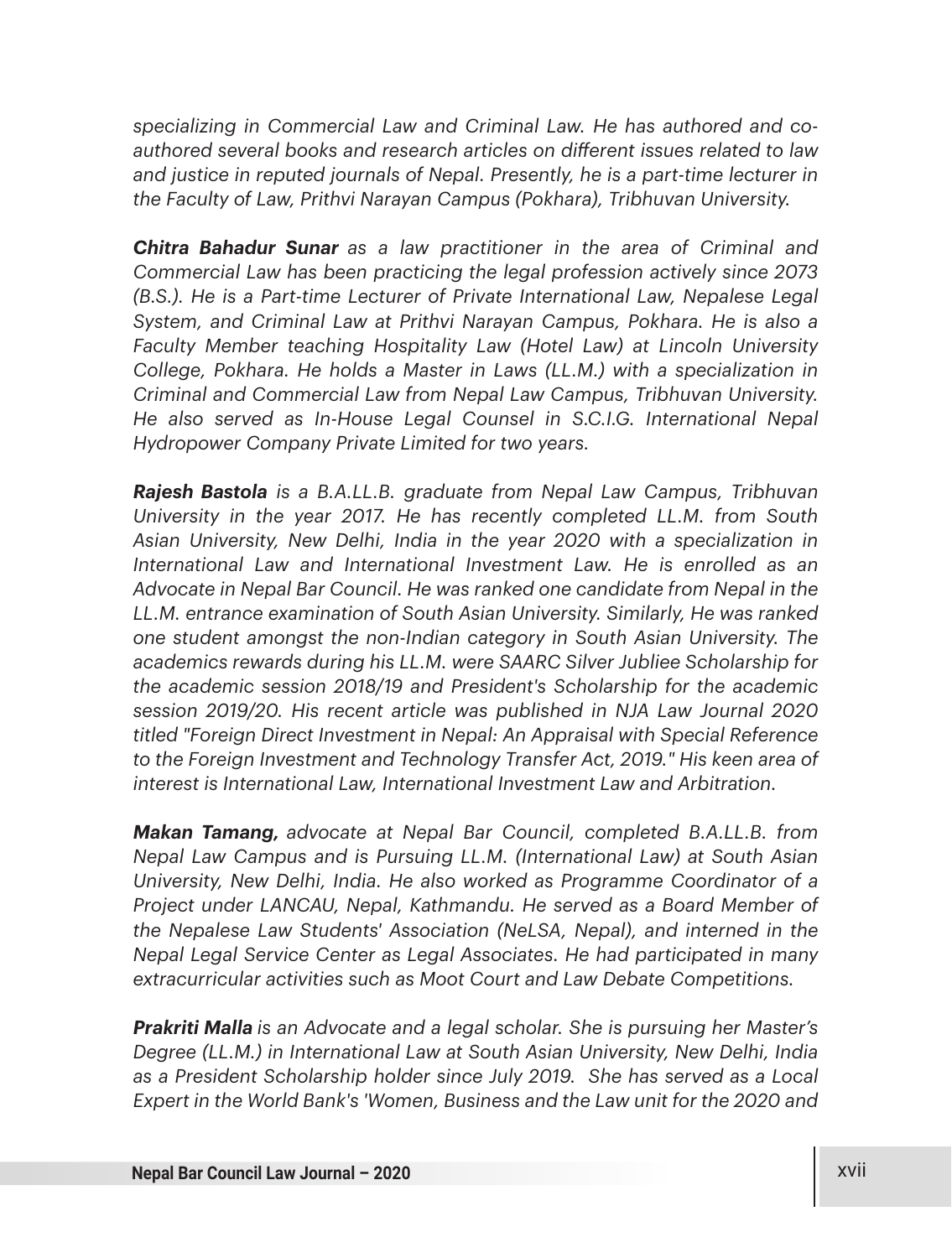*2021 report entitled 'Women, Business and the Law'. Also, she has experience working as a Program Coordinator at Light House Foundation Nepal in 2019 (January 2019-July 2019), Youth Campaigner in the project "Good Governance and Democracy" launched by AYON, IFES and USAid in 2018 (May 2018 - December 2018).* 

*Bhim Bahadur Phadera, an Advocate, holds B.A.LL.B. from National Law College, and currently pursuing LL.M. in Constitutional Law and Criminal*  Law from Nepal Law Campus, Tribhuvan University. He has published some *articles – 'Socialist Constitutionalism', Nepal Bar Council Law Journal (2019) Victimological Jurisprudence and New Criminal Code, 2074, NaLC E-Journal (2019), 'Doctrine of Alter-Ego', Business Law Journal (2018), Construction-Interpretation Debate, NaLC E-Journal (2018), and has published some other articles in online news portal regarding political-legal a%airs of nation.*

*Ashriti Pokharel, a B.A.LLB graduate from Kathmandu School of Law with specialization in commercial law is an advocate certified by Nepal Bar Council. She is currently engaged in corporate law practice. She has been pursuing LL.M. Degree from Tribhuwan University, with a specialization in Commercial*  Law and International Law. Her areas of interest are commercial and human *rights issues including but not limited to intellectual property, tax, foreign direct nvestment, among others.*

*Srijan Khanal is a practicing advocate and a young professional. He has completed his B.A.LL.B. from National Law College (NaLC) in 2019. His keen areas of interest are human rights, international law, intellectual property, corporate law and policy research. He has represented Nepal in various platforms like the Panjnad Moot Court Competition, Pakistan where his team stood as runner up amongst various international teams; chaired the SAIMUN conference in UNEP headquarters in Kenya. He is actively involved in Civil Law and Human Rights Center, NaLC in disseminating awareness in human rights. He also intermittently pens articles in NaLC E-journal.*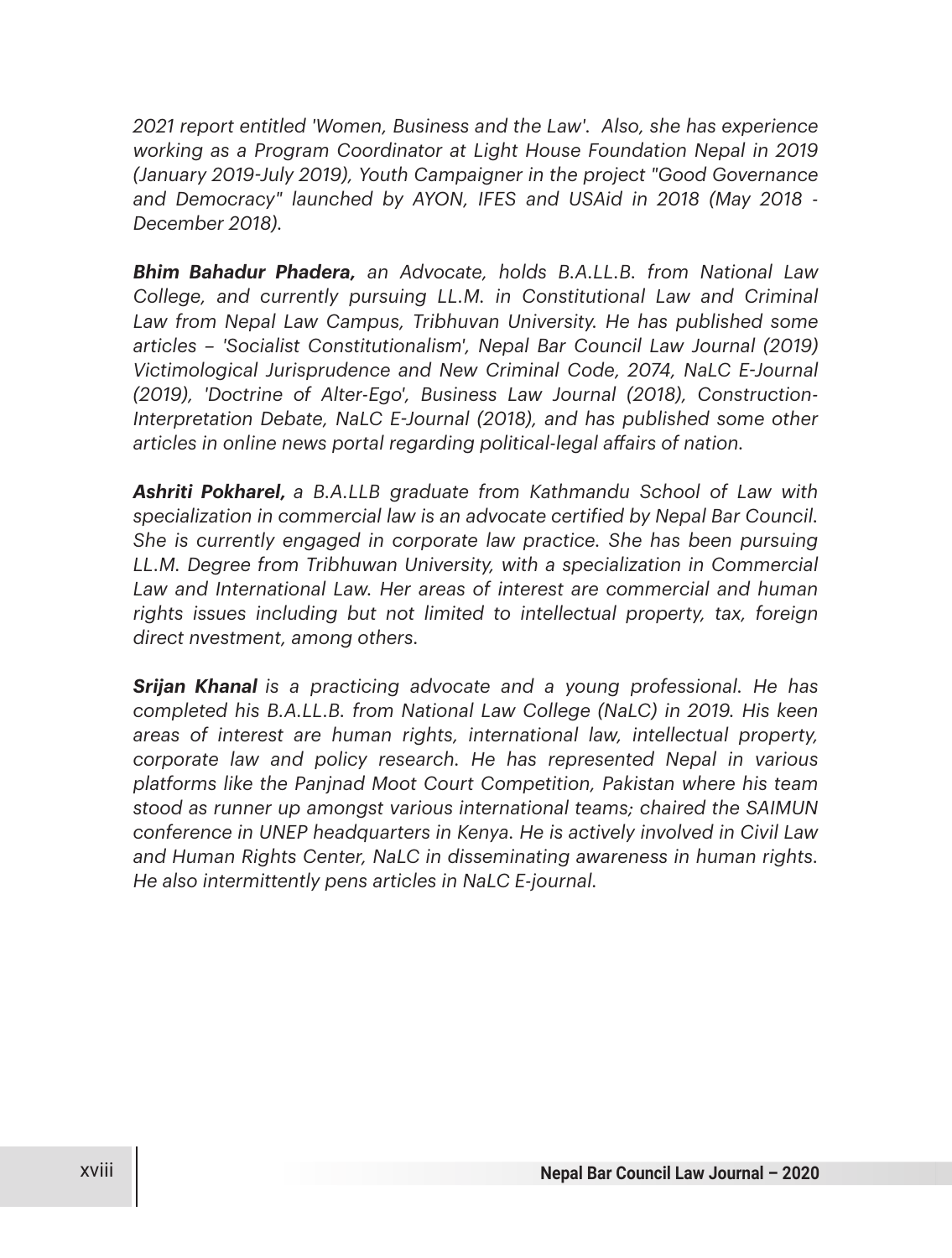## **CONTENTS**

| <b>S.N.</b> | <b>Topic</b>                                                                                                                        | <b>Author</b>                | Page      |
|-------------|-------------------------------------------------------------------------------------------------------------------------------------|------------------------------|-----------|
| 1.          | A BRIEF REVIEW ON BELT AND ROAD<br>INITIATIVE FOR CONNECTIVITY,<br><b>INVESTMENT AND TRADE</b>                                      | Prof. Kumar Ingnam,<br>PhD   | $1 - 24$  |
| 2.          | FIRST AND SECOND DISSOLUTION<br>OF THE HOUSE OF REPRESENTATIVES<br>UNDER THE CONSTITUTION OF NEPAL:<br>AN ANALYSIS OF RECENT TRENDS | Dr. Chandra Kanta<br>Gyawali | $25 - 46$ |
| 3.          | INTERNATIONAL MECHANISM IN<br>PROTECTION OF HUMAN RIGHTS                                                                            | Dr. Binod Bashyal            | 47-62     |
| 4.          | LEGISLATIVE DRAFTING AND LAW<br><b>MAKING PROCESS: AN OBSERVATION</b><br>OF NFPAI                                                   | Arjun Kumar Khadka           | 63-80     |
| 5.          | PROTECTION OF GOVERNMENT, PUBLIC Jivan Prakash Lamsal<br>AND COMMUNITY LANDS: LAWS AND<br><b>ENFORCEMENT</b>                        |                              | 81-93     |
| 6.          | SIGNIFICANCE OF ACCOUNTING AND<br>AUDITING OF A COMPANY UNDER THE<br><b>COMPANY LAW OF NEPAL</b>                                    | Tul Bahadur Shrestha 84-115  |           |
| 7.          | AN ANALYSIS OF THE CODE OF<br>CONDUCT OF LAWYERS IN NEPAL                                                                           | Bijaya Prasad Mishra         | 116-137   |
| 8.          | CONSTITUTIONAL PROVISIONS FOR<br>PROPERTY RIGHTS IN NEPAL                                                                           | Dr. D. N. Parajuli           | 138-152   |
| 9.          | WITHDRAWAL FROM PROSECUTION OF<br><b>CRIMINAL CASES: NEED OR THREAT?</b>                                                            | Dr. Diwakar Bhatta           | 153-173   |
| 10.         | CONCEPT OF HABEAS CORPUS AND<br><b>ITS PRACTICE IN NEPAL</b>                                                                        | Dinesh Prasad<br>Ghimire     | 174-196   |
| 11.         | ROLE OF COMPANY SECRETARY IN<br>NEPALESE CORPORATE SECTOR                                                                           | Dr. Awatar Neupane           | 197-209   |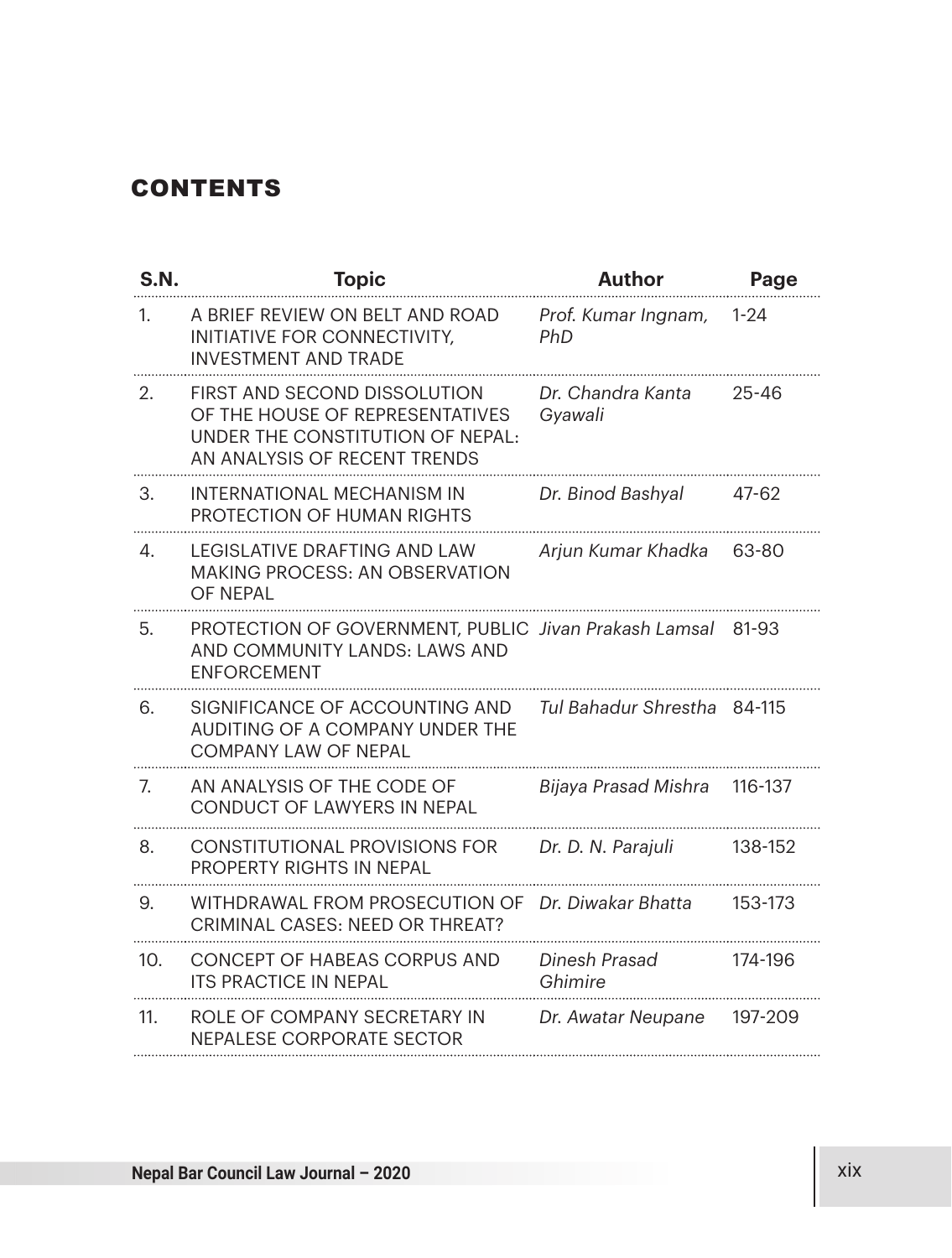| 12. | AN OVERVIEW ON PRINCIPLE OF<br><b>COMPLEMENTARITY IN THE ROME</b><br>STATUTE OF INTERNATIONAL CRIMINAL<br>COURT | Laxmi Sharma         | 210-216 |
|-----|-----------------------------------------------------------------------------------------------------------------|----------------------|---------|
| 13. | PARLIAMENTARY SYSTEM: HISTORY<br>AND CRISIS WITH REFERENCE TO<br>NEPAL                                          | Kamal Raj Thapa      | 217-245 |
| 14. | DOMESTICATION OF INTERNATIONAL<br>LAWS IN NEPALESE CONTEXT                                                      | Nabin Kumar Subba    | 246-255 |
| 15. | RECIDIVISM PREVENTION AND SOCIAL<br>REINTEGRATION OF OFFENDERS WITH<br>SPECIAL REFERENCE TO NEPAL               | Bishnu Prasad Soti   | 256-272 |
| 16. | CYBER SECURITY TO COMBAT WITH<br>THE CYBERCRIME ISSUES                                                          | Kedar Ghimire        | 273-299 |
| 17. | ASSURANCE FOR RENAISSANCE OF<br>UNITARY GOVERNMENT SYSTEM IN<br>NEPAL                                           | Amar Bahadur Shah    | 300-312 |
| 18. | PROTECTION OF PATENT RIGHT IN<br>NEPAL: AN OVERVIEW                                                             | Sarita Khanal        | 313-323 |
| 19. | REMEDIES IN THE BREACH OF<br>CONTRACT IN NEPAL: LEGISLATIVE<br>PROVISION AND JUDICIAL PRACTICE                  | Laxmi Sapkota        | 224-346 |
| 20. | BELT AND ROAD INITIATIVE (BRI) IN<br>SOUTH ASIAN REGION                                                         | Mukunda Adhikari     | 347-367 |
| 21. | LEGISLATIVE POWERS TO LOCAL<br>LEVEL: A GRASSROOTS LEVEL<br>EXERCISE OF FEDERALISM IN NEPAL                     | Prem Prasad Dhital   | 368-381 |
| 22. | INCEPTION OF INSIDER TRADING LAW:<br>NEPALESE PERSPECTIVE                                                       | Rupes Lama           | 382-396 |
| 23. | FEDERAL TAX SYSTEM OF NEPAL AND<br>ITS PROBLEMS                                                                 | Surya Mani Rai (Jim) | 397-420 |
| 24. | AN OVERVIEW ON LEGAL PHILOSOPHY<br>OF NATURAL LAW: ANCIENT TO<br>REVIVAL PERIOD                                 | Yam Kumar Yonjan     | 421-443 |
|     |                                                                                                                 |                      |         |